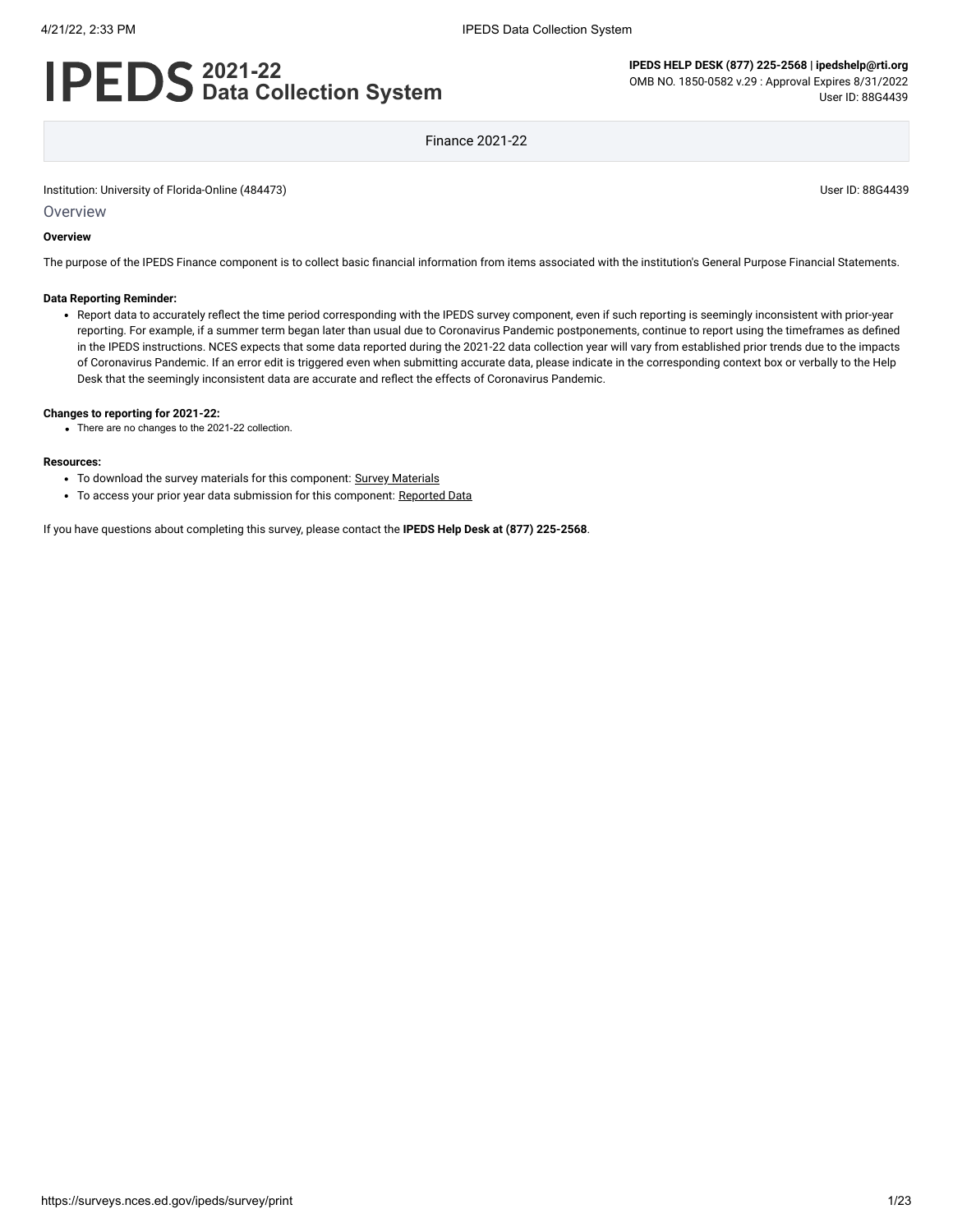# Institution: University of Florida-Online (484473) User ID: 88G4439 Finance - Public Institutions' Reporting Standard

# **Reporting Standard**

### **Please indicate which reporting standards are used to prepare your financial statements:**

- GASB (Governmental Accounting Standards Board), using standards of GASB 34 & 35
- FASB (Financial Accounting Standards Board)

Please consult your business officer for the correct response before saving this screen. Your response to this question will determine the forms you will receive for reporting finance data.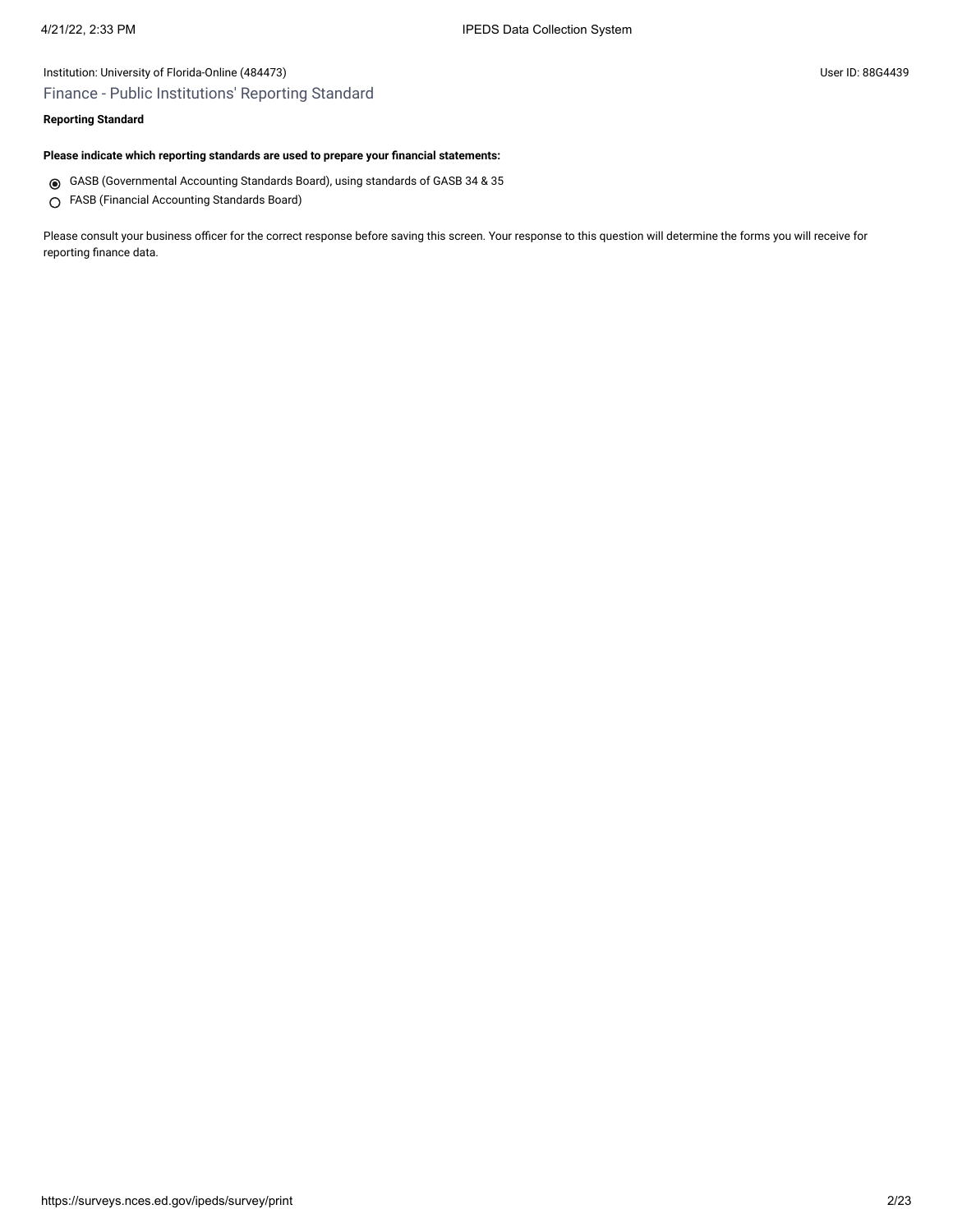# Institution: University of Florida-Online (484473) User ID: 88G4439 Finance - Public Institutions Using GASB Standards

#### **General Information: GASB-Reporting Institutions (aligned form)**

Reporting Reminder:

- To the extent possible, the finance data requested in this report should be provided from your institution's audited General Purpose Financial Statements (GPFS).
- Please refer to the instructions specific to each screen of the survey for details and references.

#### **1. Fiscal Year Calendar**

This report covers financial activities for the 12-month fiscal year: (The fiscal year reported should be the most recent fiscal year ending before October 1, 2021.)

| Beginning: month/year (MMYYYY)  | Month: | Year:<br>2020 |
|---------------------------------|--------|---------------|
| And ending: month/year (MMYYYY) | Month: | Year:<br>2021 |

#### **2. [Audit Opinion](javascript:openglossary(727))**

Did your institution receive an unqualified opinion on its General Purpose Financial Statements from your auditor for the fiscal year noted above? (If your institution is audited only in combination with another entity, answer this question based on the audit of that entity.)

- Unqualified  $\odot$
- Qualified (Explain in box below)  $\circ$
- Don't know OR in progress (Explain in box below)  $\bigcirc$

#### **3. Reporting Model**

GASB Statement No. 34 offers three alternative reporting models for special-purpose governments like colleges and universities. Which model is used by your institution?

- Business-type activities  $\odot$
- Governmental Activities  $\circ$
- Governmental Activities with Business-Type Activities  $\circ$

#### **4. Intercollegiate Athletics**

a) If your institution participates in intercollegiate athletics, are the expenses accounted for as auxiliary enterprises or treated as student services?

- $\circ$ Auxiliary enterprises
- Student services  $\circ$
- Does not participate in intercollegiate athletics  $\odot$
- Other (specify in box below) ∩

b) If your institution participates in intercollegiate athletics, indicate the category where these revenues are included (check all that apply):

- $\Box$  Sales and services of educational activities
- $\Box$  Sales and services of auxiliary enterprises
- Does not have intercollegiate athletics revenue
- $\Box$  Other (specify in box below)

#### **5. Endowment Assets**

Does this institution or any of its foundations or other affiliated organizations own [endowment](javascript:openglossary(197)) assets ?

- No  $\odot$
- Yes (report endowment assets)  $\circ$

## **6. Pension**

Does your institution include defined benefit pension liabilities, expenses, and/or deferrals in its General Purpose Financial Statements?

- No  $\odot$
- **O** Yes  $\bigcap$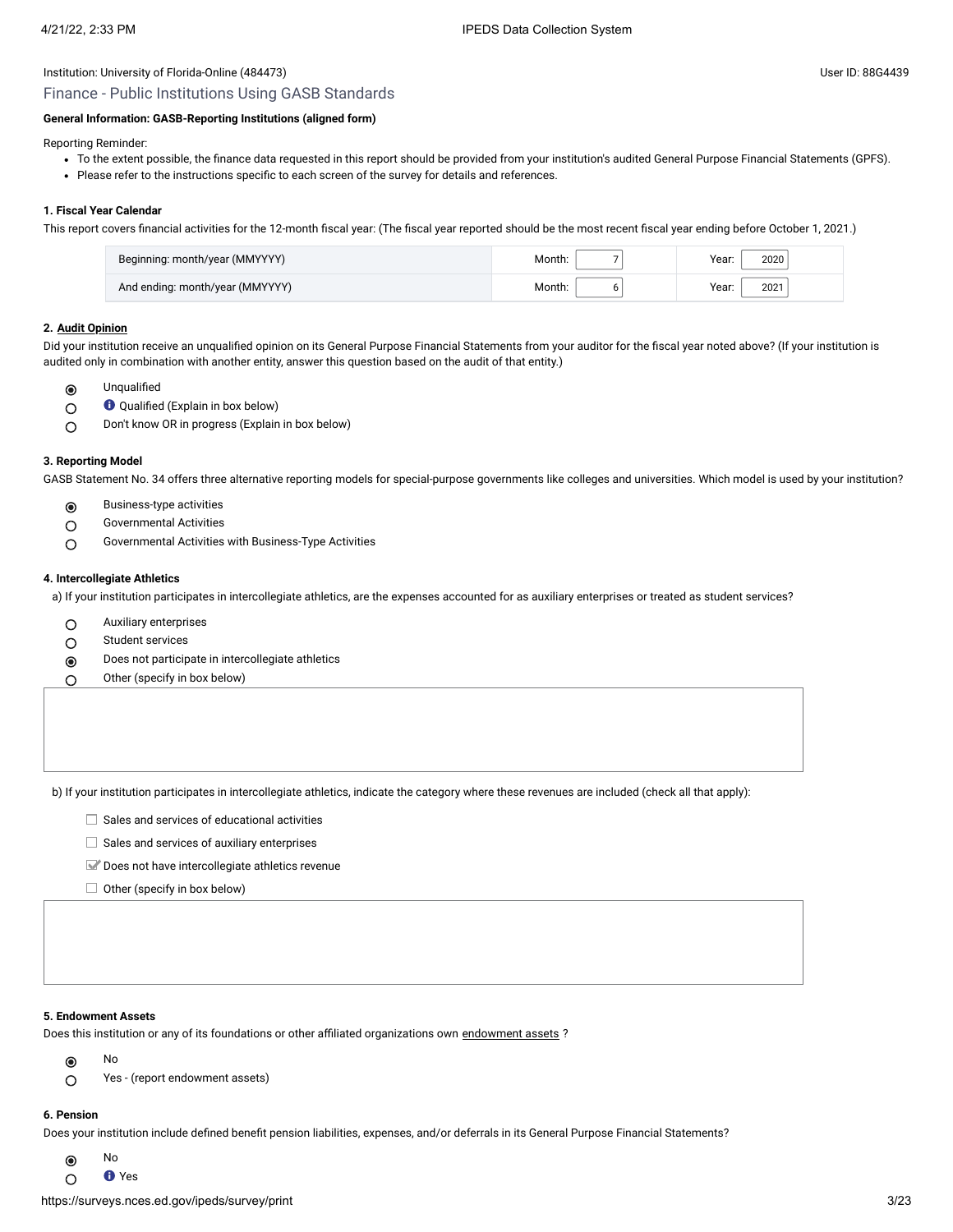### **7. Postemployment Benefits Other than Pension (OPEB)**

Does your institution include postemployment benefits other than pension (OPEB) liabilities, expenses, and/or deferrals in its General Purpose Financial Statements?

- $\odot$ No
- Yes  $\circ$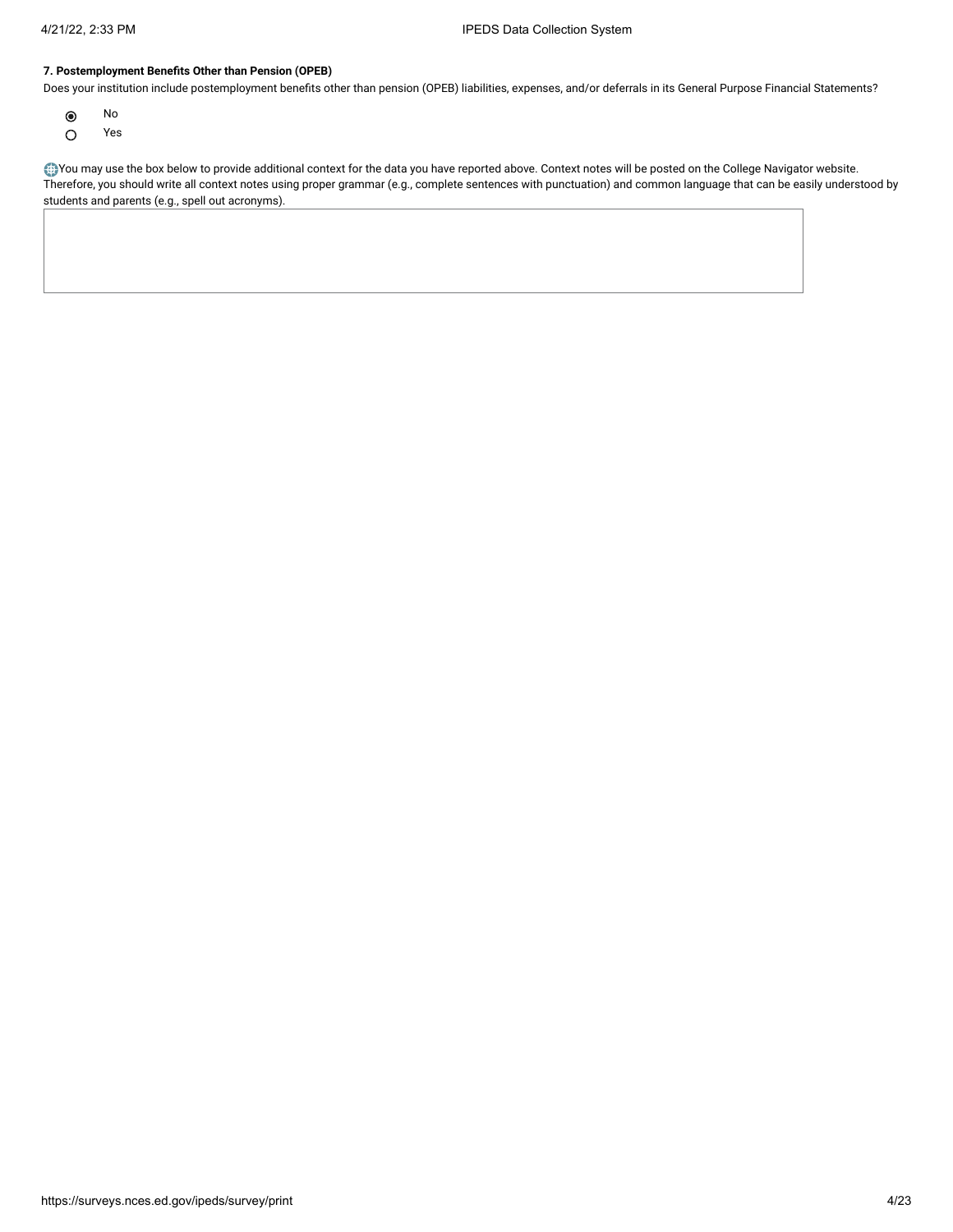Part A - Statement of Net Position Page 1

| Fiscal Year: July 1, 2020 - June 30, 2021<br>If your institution is a parent institution then the amounts reported in Parts A and D should include ALL of your child institutions |                                                 |                     |                   |
|-----------------------------------------------------------------------------------------------------------------------------------------------------------------------------------|-------------------------------------------------|---------------------|-------------------|
| Line no.                                                                                                                                                                          |                                                 | Current year amount | Prior year amount |
|                                                                                                                                                                                   | <b>Assets</b>                                   |                     |                   |
| 01                                                                                                                                                                                | Total current assets                            | 10,113,000          | 12,453,000        |
|                                                                                                                                                                                   |                                                 |                     |                   |
| 31                                                                                                                                                                                | Depreciable capital assets, net of depreciation | $\mathbf 0$         | 0                 |
| 04                                                                                                                                                                                | Other noncurrent assets<br>CV=[A05-A31]         | 0                   | 0                 |
| 05                                                                                                                                                                                | Total noncurrent assets                         | $\overline{0}$      | 0                 |
| 06                                                                                                                                                                                | <b>Total assets</b><br>CV=(A01+A05)             | 10,113,000          | 12,453,000        |
| 19                                                                                                                                                                                | Deferred outflows of resources                  | $\pmb{0}$           | 0                 |
|                                                                                                                                                                                   |                                                 |                     |                   |
|                                                                                                                                                                                   | <b>Liabilities</b>                              |                     |                   |
| $07\,$                                                                                                                                                                            | Long-term debt, current portion                 | $\overline{0}$      | $\pmb{0}$         |
| 08                                                                                                                                                                                | Other current liabilities<br>CV=(A09-A07)       | 725,000             | 1,313,000         |
| 09                                                                                                                                                                                | Total current liabilities                       | 725,000             | 1,313,000         |
|                                                                                                                                                                                   |                                                 |                     |                   |
| 10                                                                                                                                                                                | Long-term debt                                  | $\pmb{0}$           | 0                 |
| 11                                                                                                                                                                                | Other noncurrent liabilities<br>CV=(A12-A10)    | 0                   | 0                 |
| 12                                                                                                                                                                                | Total noncurrent liabilities                    | $\overline{0}$      | 0                 |
|                                                                                                                                                                                   |                                                 |                     |                   |
| 13                                                                                                                                                                                | <b>Total liabilities</b><br>CV=(A09+A12)        | 725,000             | 1,313,000         |
| 20                                                                                                                                                                                | Deferred inflows of resources                   | $\overline{0}$      | $\pmb{0}$         |
|                                                                                                                                                                                   |                                                 |                     |                   |
|                                                                                                                                                                                   | <b>Net Position</b>                             |                     |                   |
| 14                                                                                                                                                                                | Invested in capital assets, net of related debt | $\mathbf{0}$        | $\pmb{0}$         |
| 15                                                                                                                                                                                | Restricted-expendable                           | $\pmb{0}$           | $\pmb{0}$         |
| 16                                                                                                                                                                                | Restricted-nonexpendable                        | $\pmb{0}$           | $\pmb{0}$         |
| $17\,$                                                                                                                                                                            | Unrestricted<br>CV=[A18-(A14+A15+A16)]          | 9,388,000           | 11,140,000        |
| $18\,$                                                                                                                                                                            | <b>Net position</b><br>CV=[(A06+A19)-(A13+A20)] | 9,388,000           | 11,140,000        |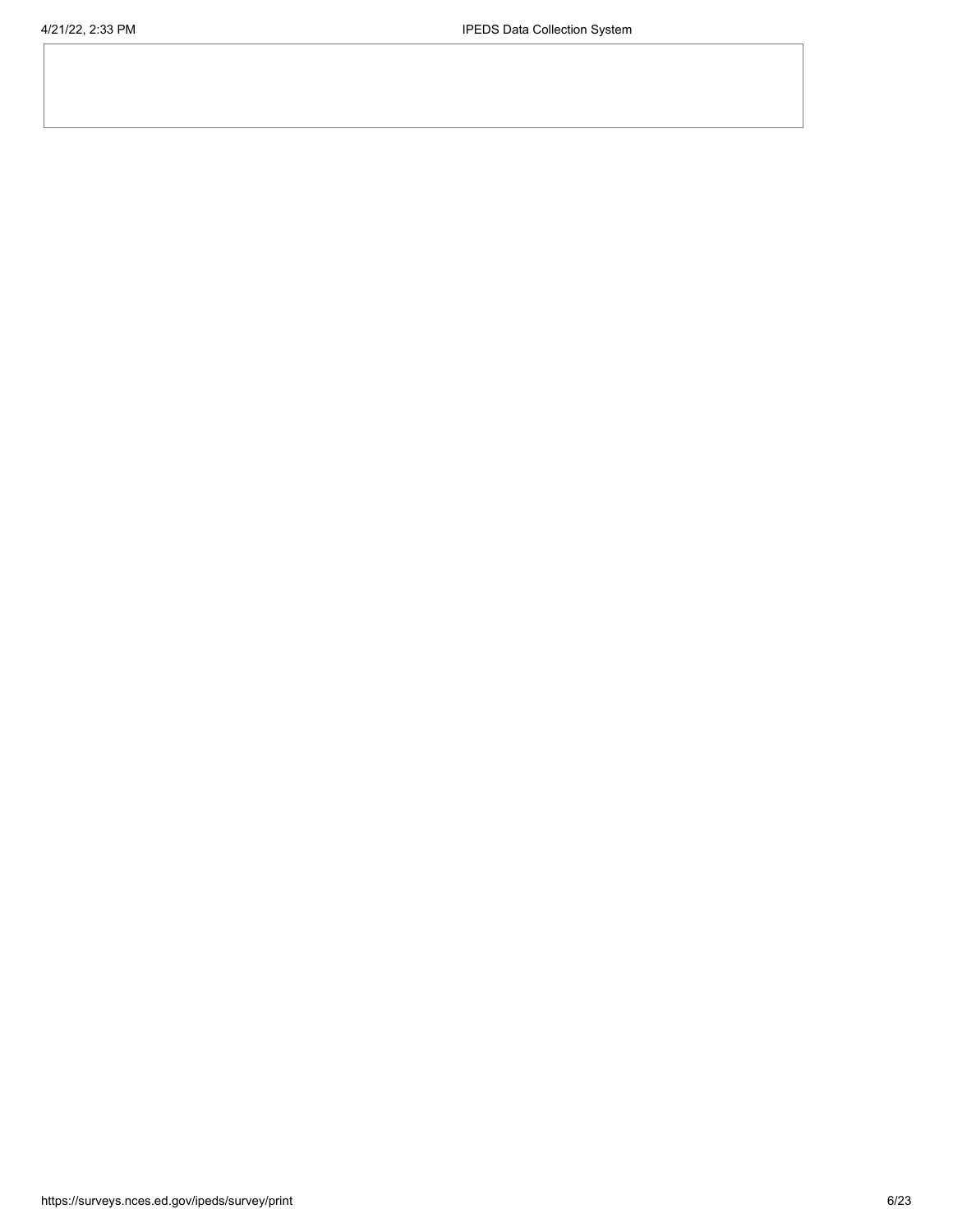Part A - Statement of Net Position Page 2

| Fiscal Year: July 1, 2020 - June 30, 2021 |                                                                       |                              |              |  |  |  |  |  |
|-------------------------------------------|-----------------------------------------------------------------------|------------------------------|--------------|--|--|--|--|--|
| Line No.                                  | Prior year<br>Ending balance<br>Description<br>Ending balance         |                              |              |  |  |  |  |  |
|                                           | <b>Capital Assets</b>                                                 |                              |              |  |  |  |  |  |
| 21                                        | Land and land improvements                                            | 0                            | 0            |  |  |  |  |  |
| 22                                        | Infrastructure                                                        | 0                            | 0            |  |  |  |  |  |
| 23                                        | <b>Buildings</b>                                                      | 0                            | 0            |  |  |  |  |  |
| 32                                        | Equipment, including art and library collections                      | 0                            | 0            |  |  |  |  |  |
| 27                                        | Construction in progress                                              | $\mathbf{0}$                 | $\mathbf{0}$ |  |  |  |  |  |
|                                           | <b>Total for Plant, Property and Equipment</b><br>$CV = (A21 +  A27)$ | $\triangledown$ 0            | n            |  |  |  |  |  |
| 28                                        | Accumulated depreciation                                              | $\overline{\mathbf{v}}$<br>0 | <sup>0</sup> |  |  |  |  |  |
| 33                                        | Intangible assets, net of accumulated amortization                    | 0                            | <sup>0</sup> |  |  |  |  |  |
| 34                                        | Other capital assets                                                  | 0                            | 0            |  |  |  |  |  |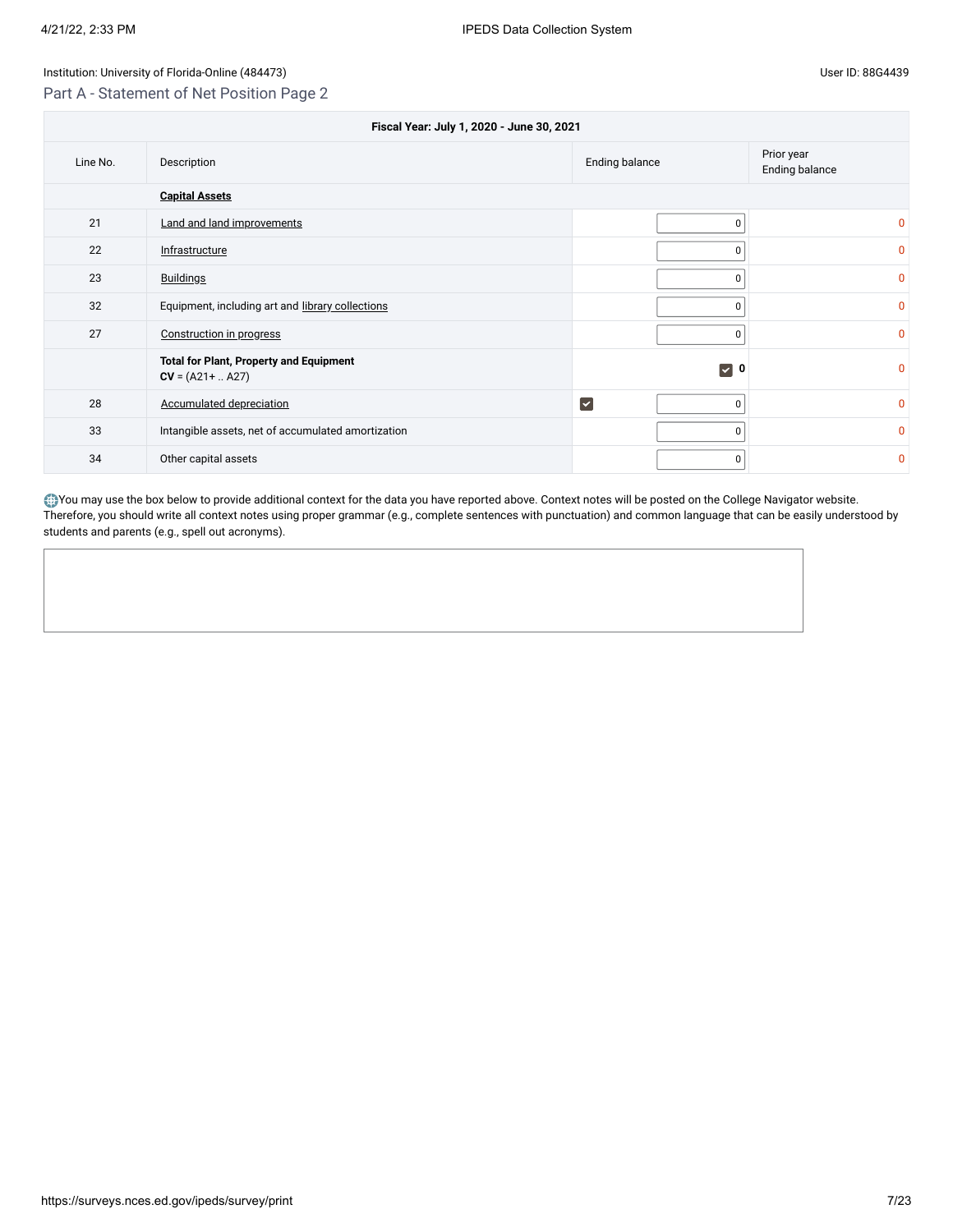Part D - Summary of Changes In Net Position

| Fiscal Year: July 1, 2020 - June 30, 2021<br>If your institution is a parent institution then the amounts reported in Parts A and D should include ALL of your child institutions |                                                                                            |                                    |                   |  |
|-----------------------------------------------------------------------------------------------------------------------------------------------------------------------------------|--------------------------------------------------------------------------------------------|------------------------------------|-------------------|--|
| Line No.                                                                                                                                                                          | Description                                                                                | Current year amount                | Prior year amount |  |
| 01                                                                                                                                                                                | Total revenues and other additions for this institution AND all of its child institutions  | 21,488,000                         | 19,440,000        |  |
|                                                                                                                                                                                   |                                                                                            |                                    |                   |  |
| 02                                                                                                                                                                                | Total expenses and deductions for this institution AND all of its child institutions       | 23,240,000                         | 17,921,000        |  |
|                                                                                                                                                                                   |                                                                                            |                                    |                   |  |
| 03                                                                                                                                                                                | Change in net position during year<br>$CV = (D01-D02)$                                     | -1,752,000<br>$\blacktriangledown$ | 1,519,000         |  |
| 04                                                                                                                                                                                | Net position beginning of year for this institution AND all of its child institutions      | 11,140,000                         | 9,621,000         |  |
| 05                                                                                                                                                                                | Adjustments to beginning net position and other gains or losses<br>$CV=[D06-(D03+D04)]$    | 0                                  | $\Omega$          |  |
| 06                                                                                                                                                                                | Net position end of year for this institution AND all of its child institutions (from A18) | 9,388,000                          | 11,140,000        |  |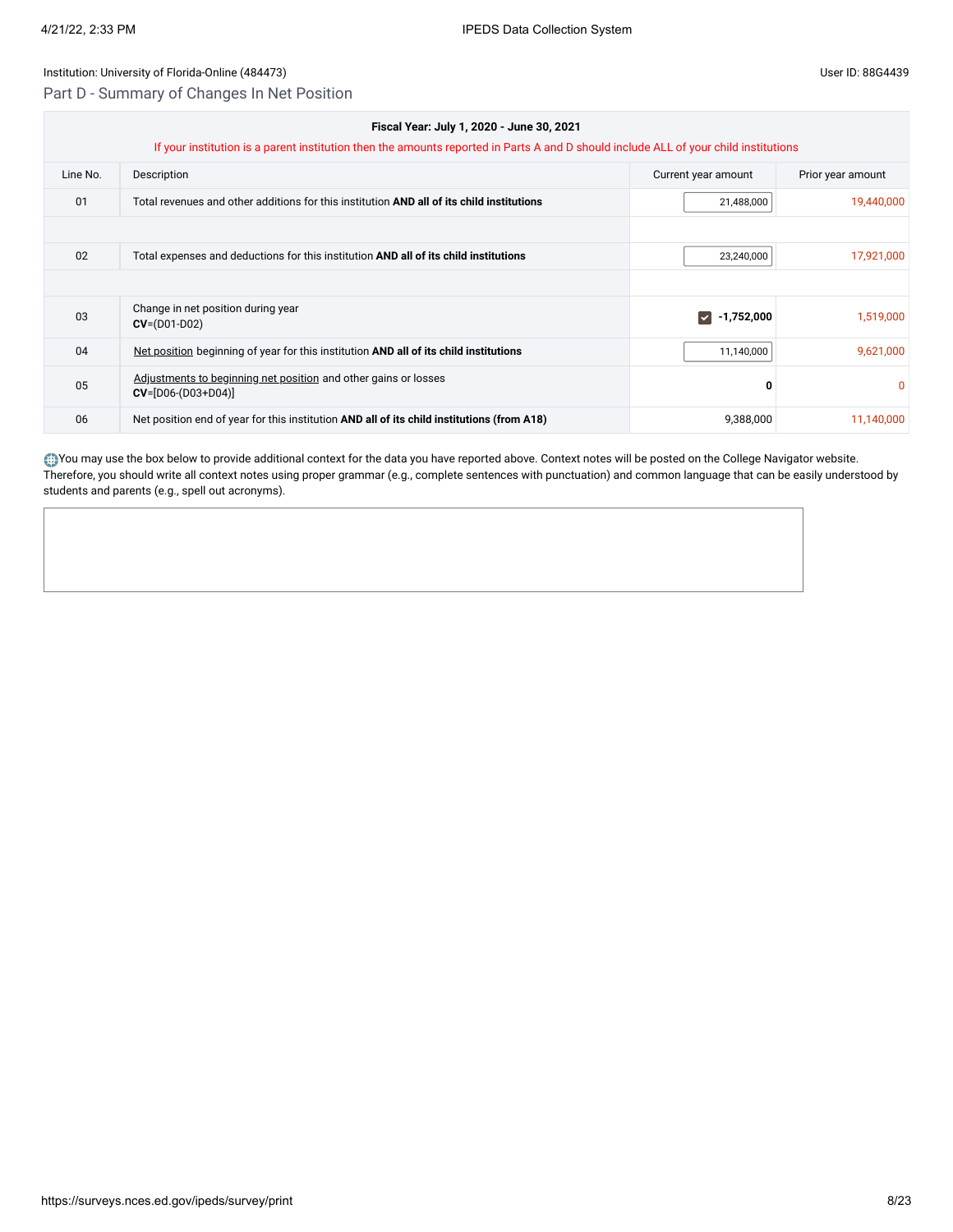11

Net scholarships and fellowships expenses after deducting

**CV**= (E07-E10) **This amount will be carried forward to C10 of the expense section.**

discounts and allowances

### Institution: University of Florida-Online (484473) User ID: 88G4439

Part E-1 - Scholarships and Fellowships

|          | Fiscal Year: July 1, 2020 - June 30, 2021<br>Do not report Federal Direct Student Loans (FDSL) anywhere in this section. |                                     |                   |  |  |
|----------|--------------------------------------------------------------------------------------------------------------------------|-------------------------------------|-------------------|--|--|
| Line No. | <b>Scholarships and Fellowships</b>                                                                                      | Current year amount                 | Prior year amount |  |  |
| 01       | Pell grants (federal)                                                                                                    | 5,035,000                           | 4,818,000         |  |  |
| 02       | Other federal grants (Do NOT include FDSL amounts)                                                                       | $\vert\mathbf{v}\vert$<br>1,182,000 | 271,000           |  |  |
| 03       | Grants by state government                                                                                               | 7,743,000                           | 6,432,000         |  |  |
| 04       | Grants by local government                                                                                               | $\mathbf 0$                         | $\mathbf{0}$      |  |  |
| 05       | Institutional grants from restricted resources                                                                           | 1,701,000                           | 1,872,000         |  |  |
| 06       | Institutional grants from unrestricted resources<br>$CV=[E07-(E01++E05)]$                                                | 0                                   | $\mathbf{0}$      |  |  |
| 07       | Total revenue that funds scholarships and fellowships                                                                    | 15,661,000                          | 13,393,000        |  |  |
|          |                                                                                                                          |                                     |                   |  |  |
|          | <b>Discounts and Allowances</b>                                                                                          |                                     |                   |  |  |
| 08       | Discounts and allowances applied to tuition and fees                                                                     | 15,661,000                          | 13,393,000        |  |  |
| 09       | Discounts and allowances applied to sales and services of<br>auxiliary enterprises                                       | $\boldsymbol{0}$                    | $\Omega$          |  |  |
| 10       | <b>Total discounts and allowances</b><br>$CV = (E08 + E09)$                                                              | 15,661,000                          | 13,393,000        |  |  |

You may use the box below to provide additional context for the data you have reported above. Context notes will be posted on the College Navigator website. Therefore, you should write all context notes using proper grammar (e.g., complete sentences with punctuation) and common language that can be easily understood by students and parents (e.g., spell out acronyms).

**0** 0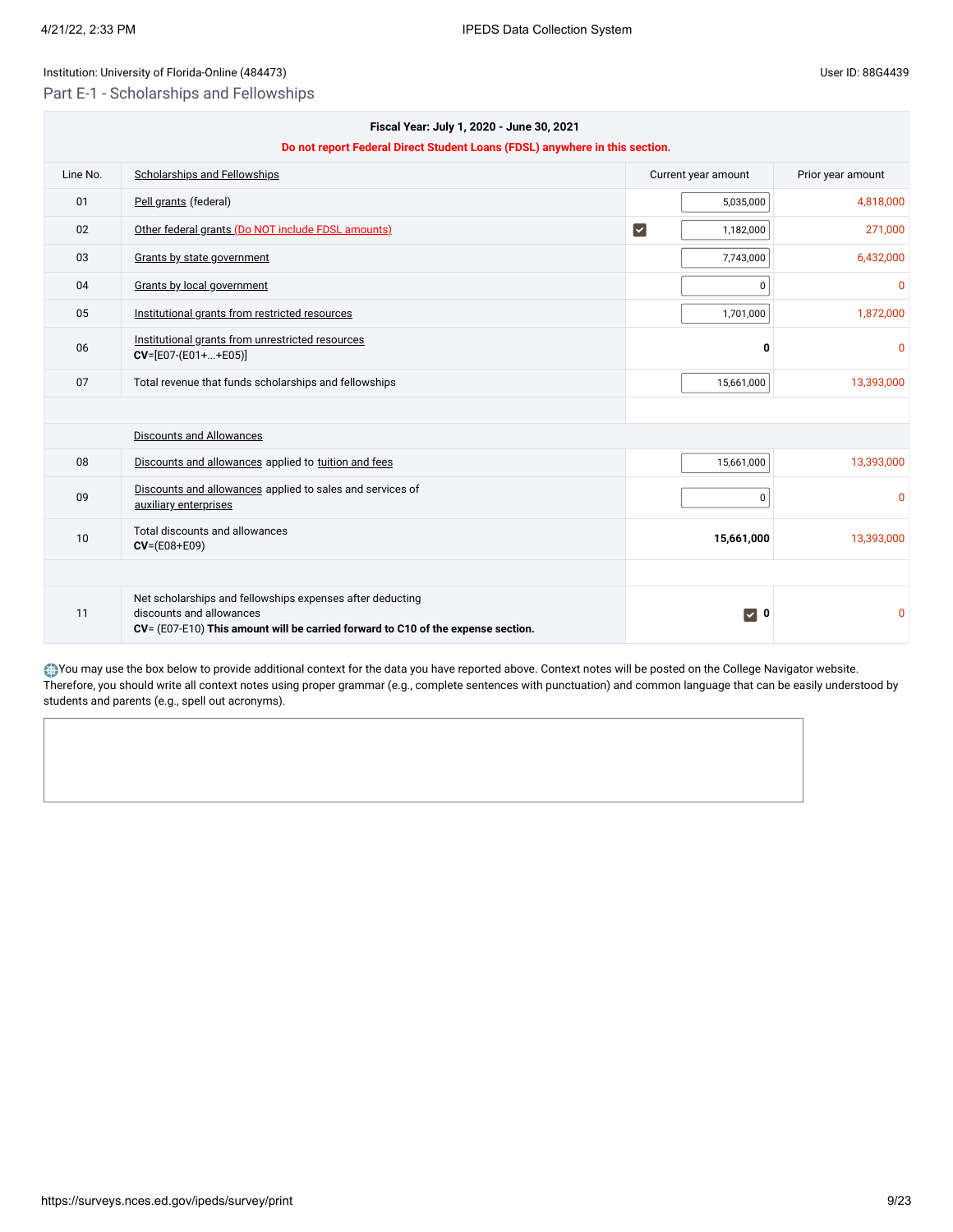# Institution: University of Florida-Online (484473)

# Part E-2 - Sources of Discounts and Allowances

| User ID: 88G4439 |  |  |
|------------------|--|--|
|                  |  |  |

|             | Fiscal Year: July 1, 2020 - June 30, 2021                  |                                          |                      |                                               |                      |                            |                      |  |
|-------------|------------------------------------------------------------|------------------------------------------|----------------------|-----------------------------------------------|----------------------|----------------------------|----------------------|--|
|             |                                                            | Amount of Source Applied to:             |                      |                                               |                      |                            |                      |  |
| Line<br>No. | Source of Discounts and Allowances                         | Tuition and fees discounts<br>allowances |                      | Auxiliary enterprises discounts<br>allowances |                      | Total discounts allowances |                      |  |
|             |                                                            | Current year<br>amount                   | Prior year<br>amount | Current year<br>amount                        | Prior year<br>amount | Current year<br>amount     | Prior year<br>amount |  |
| 12          | Pell grants (federal)                                      | 5,035,000                                | 4,818,000            | 0                                             | $\Omega$             | 5,035,000                  | 4,818,000            |  |
| 13          | Other federal grants (Do NOT include<br>FDSL amounts)      | $\blacktriangledown$<br>1,182,000        | 271,000              | $\Omega$                                      | $\Omega$             | 1,182,000                  | 271,000              |  |
| 14          | Grants by state government                                 | 7,743,000                                | 6,432,000            | $\Omega$                                      | $\mathbf{0}$         | 7,743,000                  | 6,432,000            |  |
| 15          | Grants by local government                                 | $\Omega$                                 | $\Omega$             | $\Omega$                                      | $\Omega$             | $\mathbf 0$                | O                    |  |
| 16          | Endowments and gifts                                       | 1,701,000                                | 1,872,000            | $\mathbf{0}$                                  | $\mathbf{0}$         | 1,701,000                  | 1,872,000            |  |
| 17          | Other institutional sources<br>$CV=[E18-(E12+E13+  +E16)]$ | $\Omega$                                 | $\Omega$             | 0                                             | $\Omega$             | $\mathbf 0$                |                      |  |
| 18          | Total (from Part E1 line 8, 9 and 10)                      | 15,661,000                               | 13,393,000           | 0                                             | $\Omega$             | 15,661,000                 | 13,393,000           |  |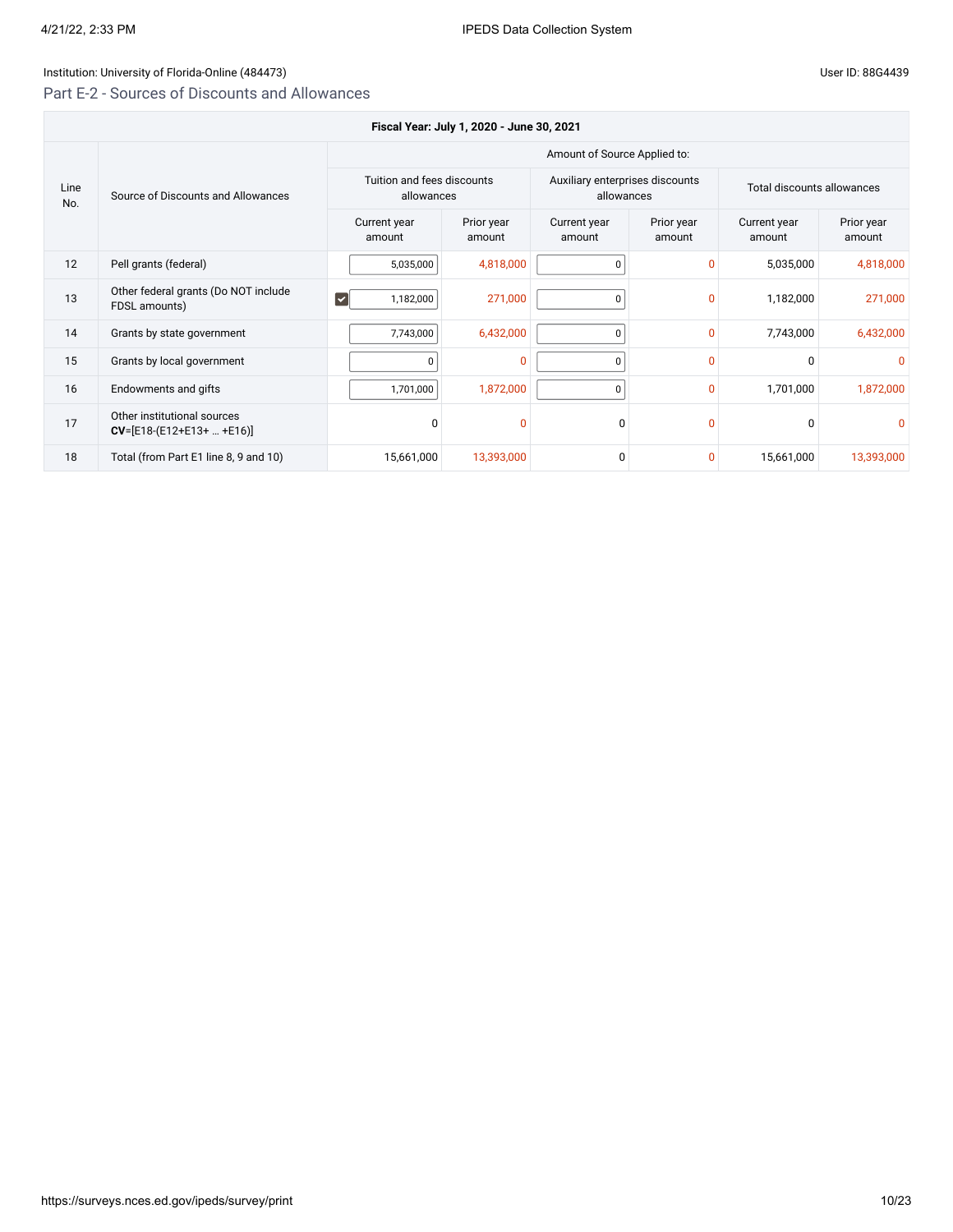# Institution: University of Florida-Online (484473) Channel Assembly 10 and 2011 11: 88G4439

Part B - Revenues by Source (1)

| Fiscal Year: July 1, 2020 - June 30, 2021 |                                                         |                                                                                          |                     |                   |
|-------------------------------------------|---------------------------------------------------------|------------------------------------------------------------------------------------------|---------------------|-------------------|
| Line No.                                  | Source of Funds                                         |                                                                                          | Current year amount | Prior year amount |
|                                           |                                                         | <b>Operating Revenues</b>                                                                |                     |                   |
| 01                                        |                                                         | Tuition and fees, after deducting discounts & allowances                                 | 591,000             | 835,000           |
|                                           |                                                         |                                                                                          |                     |                   |
|                                           |                                                         | Grants and contracts - operating                                                         |                     |                   |
| 02                                        |                                                         | Federal operating grants and contracts                                                   |                     | 0                 |
| 03                                        |                                                         | State operating grants and contracts                                                     |                     | 0                 |
| 04                                        | Local government/private operating grants and contracts |                                                                                          | 1,701,000           | 1,872,000         |
|                                           | 04a                                                     | Local government operating grants and contracts                                          |                     | $\mathbf 0$       |
|                                           | 04 <sub>b</sub>                                         | Private operating grants and contracts                                                   | 1,701,000           | 1,872,000         |
| 05                                        |                                                         | Sales and services of auxiliary enterprises,<br>after deducting discounts and allowances | 0                   | $\mathbf 0$       |
| 06                                        |                                                         | Sales and services of hospitals,<br>after deducting patient contractual allowances       | 0                   | 0                 |
| 26                                        |                                                         | Sales and services of educational activities                                             | 0                   | $\mathbf{0}$      |
| 07                                        |                                                         | Independent operations                                                                   | 0                   | $\mathbf{0}$      |
| 08                                        |                                                         | Other sources - operating<br>$CV=[B09-(B01++B07)]$                                       | 0                   | 0                 |
| 09                                        |                                                         | Total operating revenues                                                                 | 2,292,000           | 2,707,000         |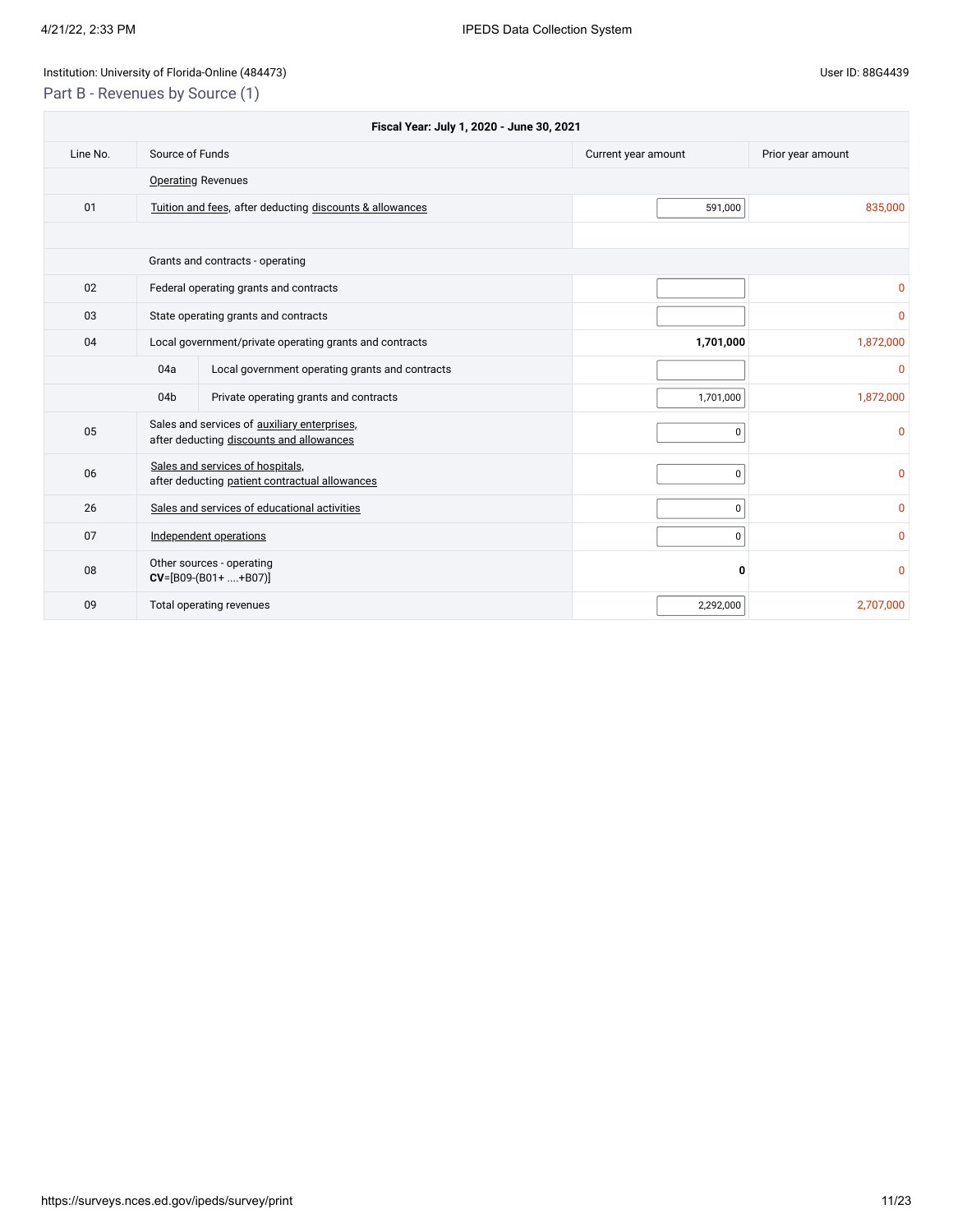# Institution: University of Florida-Online (484473) Channel Assembly 10 and 2011 11: 88G4439

Part B - Revenues by Source (2)

|          | Fiscal Year: July 1, 2020 - June 30, 2021                                 |                     |                   |  |  |
|----------|---------------------------------------------------------------------------|---------------------|-------------------|--|--|
| Line No. | Source of funds                                                           | Current year amount | Prior year amount |  |  |
|          | <b>Nonoperating Revenues</b>                                              |                     |                   |  |  |
| 10       | Federal appropriations                                                    | $\mathbf 0$         | 0                 |  |  |
| 11       | State appropriations                                                      | 5,235,000           | 5,212,000         |  |  |
| 12       | Local appropriations, education district taxes, and similar support       | 0                   | 0                 |  |  |
|          |                                                                           |                     |                   |  |  |
|          | Grants-nonoperating                                                       |                     |                   |  |  |
| 13       | Federal nonoperating grants Do NOT include Federal Direct Student Loans   | 6,217,000           | 5,089,000         |  |  |
| 14       | State nonoperating grants                                                 | 7,744,000           | 6,432,000         |  |  |
| 15       | Local government nonoperating grants                                      | $\mathbf 0$         | 0                 |  |  |
| 16       | Gifts, including contributions from affiliated organizations              | $\mathbf 0$         | 0                 |  |  |
| 17       | Investment income                                                         | $\pmb{0}$           | 0                 |  |  |
| 18       | Other nonoperating revenues<br>$CV=[B19-(B10++B17)]$                      | $\Omega$            | 0                 |  |  |
| 19       | Total nonoperating revenues                                               | 19,196,000          | 16,733,000        |  |  |
| 27       | Total operating and nonoperating revenues<br>CV=[B19+B09]                 | 21,488,000          | 19,440,000        |  |  |
| 28       | 12-month Student FTE from E12                                             | 3,481               | 2,939             |  |  |
| 29       | Total operating and nonoperating revenues per student FTE<br>CV=[B27/B28] | 6,173               | 6,614             |  |  |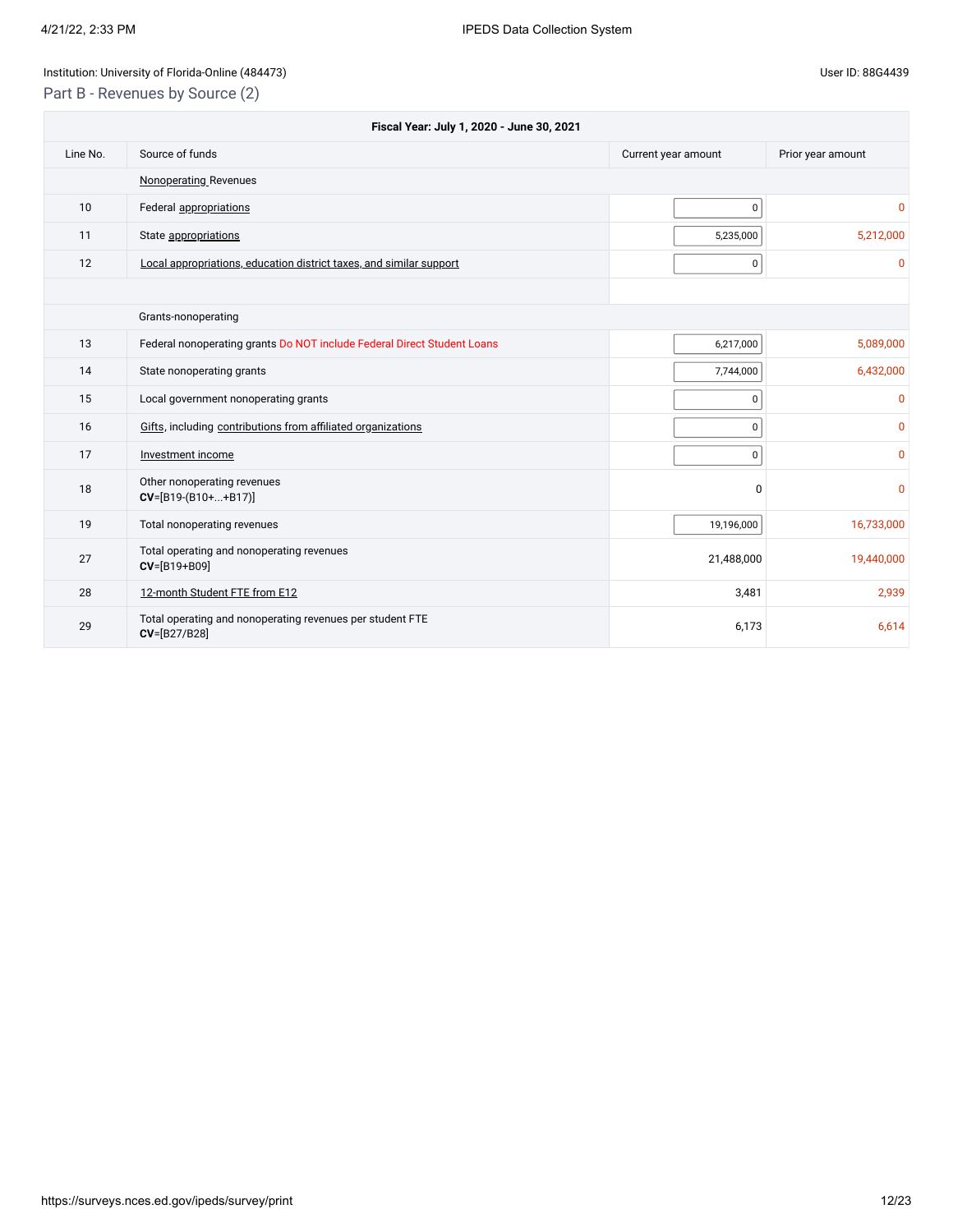Part B - Revenues by Source (3)

| Fiscal Year: July 1, 2020 - June 30, 2021 |                                                             |             |              |  |  |  |  |
|-------------------------------------------|-------------------------------------------------------------|-------------|--------------|--|--|--|--|
| Line No.                                  | Source of funds<br>Current year amount<br>Prior year amount |             |              |  |  |  |  |
|                                           | Other Revenues and Additions                                |             |              |  |  |  |  |
| 20                                        | Capital appropriations                                      | $\Omega$    | $\mathbf{0}$ |  |  |  |  |
| 21                                        | Capital grants and gifts                                    | 0           | $\mathbf{0}$ |  |  |  |  |
| 22                                        | Additions to permanent endowments                           | $\mathbf 0$ | $\mathbf{0}$ |  |  |  |  |
| 23                                        | Other revenues and additions<br>$CV=[B24-(B20++B22)]$       | 0           | $\mathbf{0}$ |  |  |  |  |
| 24                                        | Total other revenues and additions<br>$CV=[B25-(B9+B19)]$   | $\Omega$    | $\mathbf{0}$ |  |  |  |  |
|                                           |                                                             |             |              |  |  |  |  |
| 25                                        | Total all revenues and other additions                      | 21,488,000  | 19,440,000   |  |  |  |  |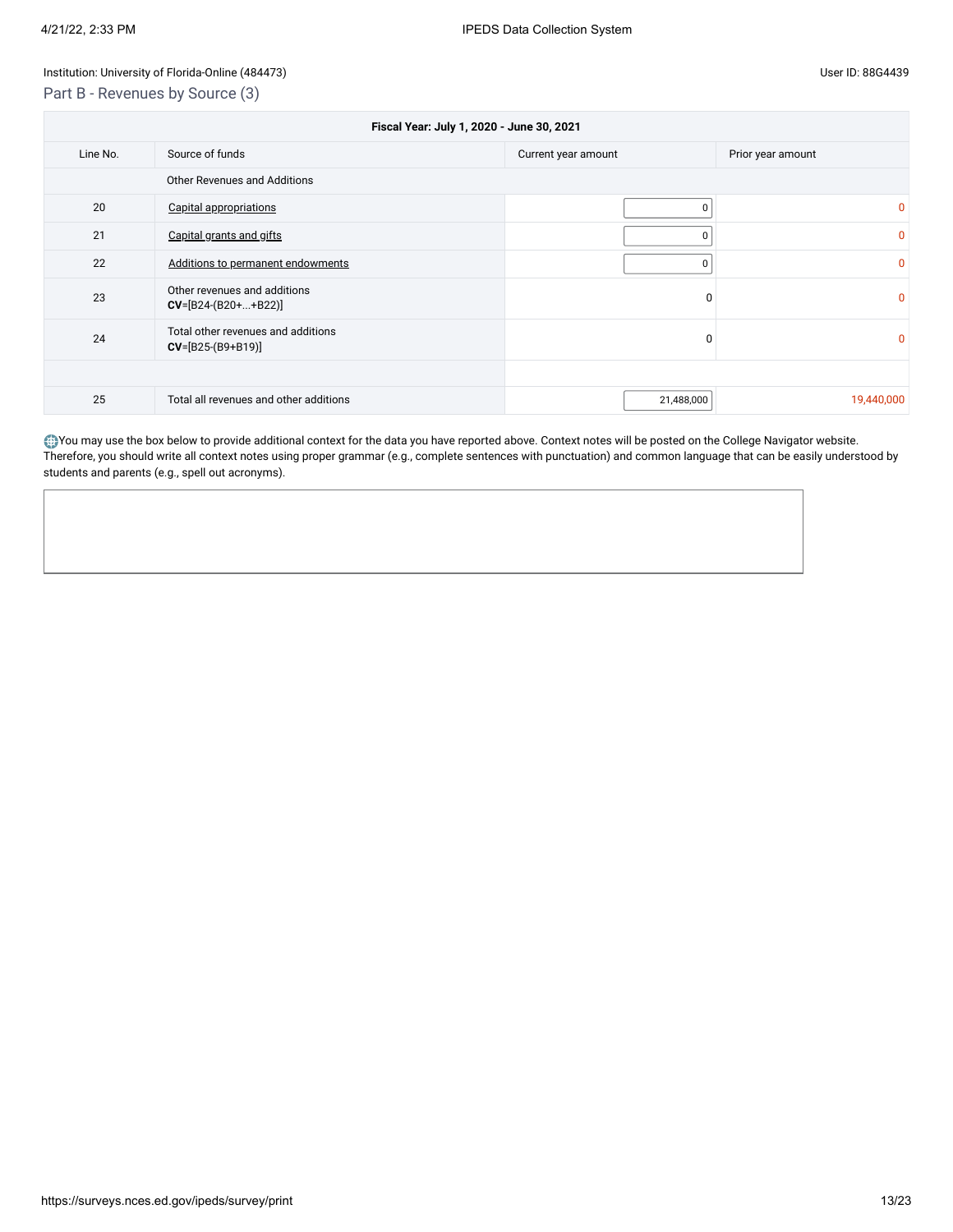# Institution: University of Florida-Online (484473) Channel Assembly District in the User ID: 88G4439

Part C-1 - Expenses by Functional Classification

| Fiscal Year: July 1, 2020 - June 30, 2021<br><b>Report Total Operating AND Nonoperating Expenses in this section</b> |                                                                                                       |                     |                     |                    |                    |
|----------------------------------------------------------------------------------------------------------------------|-------------------------------------------------------------------------------------------------------|---------------------|---------------------|--------------------|--------------------|
| Line No.                                                                                                             | <b>Expense: Functional Classifications</b>                                                            | <b>Total amount</b> | Prior Year          | Salaries and wages | <b>Prior Year</b>  |
|                                                                                                                      |                                                                                                       | (1)                 | <b>Total Amount</b> | (2)                | Salaries and wages |
| 01                                                                                                                   | Instruction                                                                                           | 17,686,000          | 12,147,000          | 10,037,000         | 7,263,000          |
| 02                                                                                                                   | Research                                                                                              | 0                   | $\mathbf 0$         |                    | $\Omega$           |
| 03                                                                                                                   | Public service                                                                                        | 0                   | $\mathbf{0}$        |                    | $\mathbf{0}$       |
| 05                                                                                                                   | Academic support                                                                                      | 2,904,000           | 3,476,000           | 1,480,000          | 1,014,000          |
| 06                                                                                                                   | Student services                                                                                      | 1,167,000           | 1,118,000           | 809,000            | 788,000            |
| 07                                                                                                                   | Institutional support                                                                                 | 0                   | $\Omega$            |                    | $\Omega$           |
| 10                                                                                                                   | Scholarships and fellowships expenses,<br>net of discounts and allowances<br>(from Part E-1, line 11) | $\Omega$            | $\Omega$            |                    |                    |
| 11                                                                                                                   | <b>Auxiliary enterprises</b>                                                                          | 1,048,000           | 1,083,000           | $\mathbf 0$        | $\mathbf{0}$       |
| 12                                                                                                                   | <b>Hospital services</b>                                                                              | $\pmb{0}$           | $\mathbf{0}$        | 0                  | $\mathbf{0}$       |
| 13                                                                                                                   | Independent operations                                                                                | $\pmb{0}$           | $\Omega$            | 0                  | $\Omega$           |
| 14                                                                                                                   | Other Functional Expenses and deductions<br>$CV=[C19-(C01++C13)]$                                     | 435,000             | 97,000              | 0                  | $\mathbf{0}$       |
| 19                                                                                                                   | <b>Total expenses and deductions</b>                                                                  | 23,240,000          | 17,921,000          | 12,326,000         | 9,065,000          |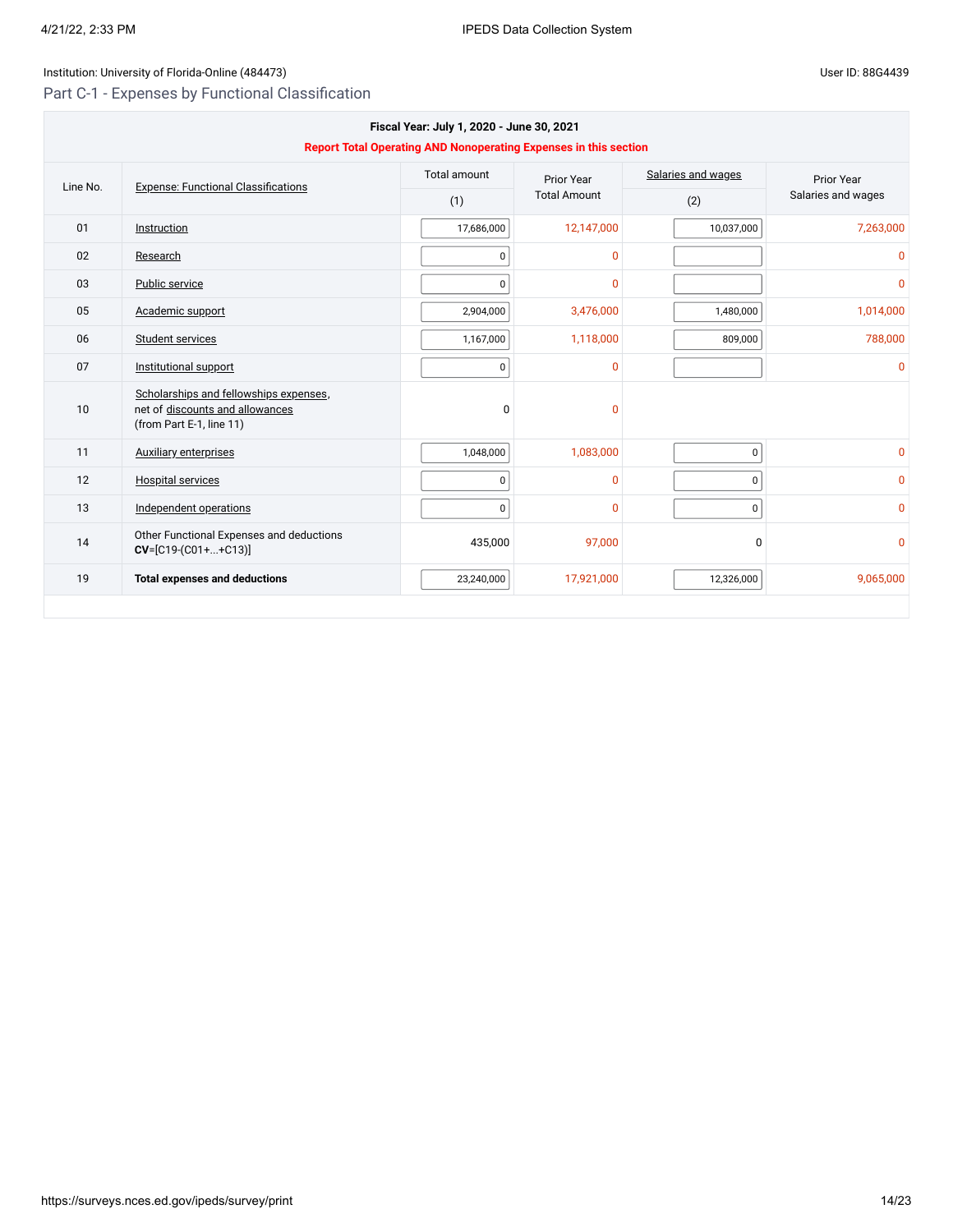Part C-2 - Expenses by Natural Classification

| Fiscal Year: July 1, 2020 - June 30, 2021 |                                                                             |                             |                   |  |
|-------------------------------------------|-----------------------------------------------------------------------------|-----------------------------|-------------------|--|
| Line No.                                  | <b>Expense: Natural Classifications</b>                                     | <b>Total Amount</b>         | Prior year amount |  |
| $19-2$                                    | Salaries and Wages (from Part C-1, Column 2 line 19)                        | 12,326,000                  | 9,065,000         |  |
| $19-3$                                    | <b>Benefits</b>                                                             | 2,989,000                   | 2,098,000         |  |
| $19 - 4$                                  | Operation and Maintenance of Plant (as a natural expense)                   | $\vert\checkmark\vert$<br>0 | 0                 |  |
| $19-5$                                    | Depreciation                                                                | 0                           | 0                 |  |
| $19-6$                                    | Interest                                                                    | 0                           | $\Omega$          |  |
| $19-7$                                    | <b>Other Natural Expenses and Deductions</b><br>$CV=[C19-1-(C19-2++C19-6)]$ | 7,925,000                   | 6,758,000         |  |
| $19-1$                                    | <b>Total Expenses and Deductions</b><br>(from Part C-1, Line 19)            | 23,240,000                  | 17,921,000        |  |
| $20-1$                                    | 12-month Student FTE (from E12 survey)                                      | 3,481                       | 2,939             |  |
| $21 - 1$                                  | Total expenses and deductions per student FTE<br>CV=[C19-1/C20-1]           | 6,676                       | 6,098             |  |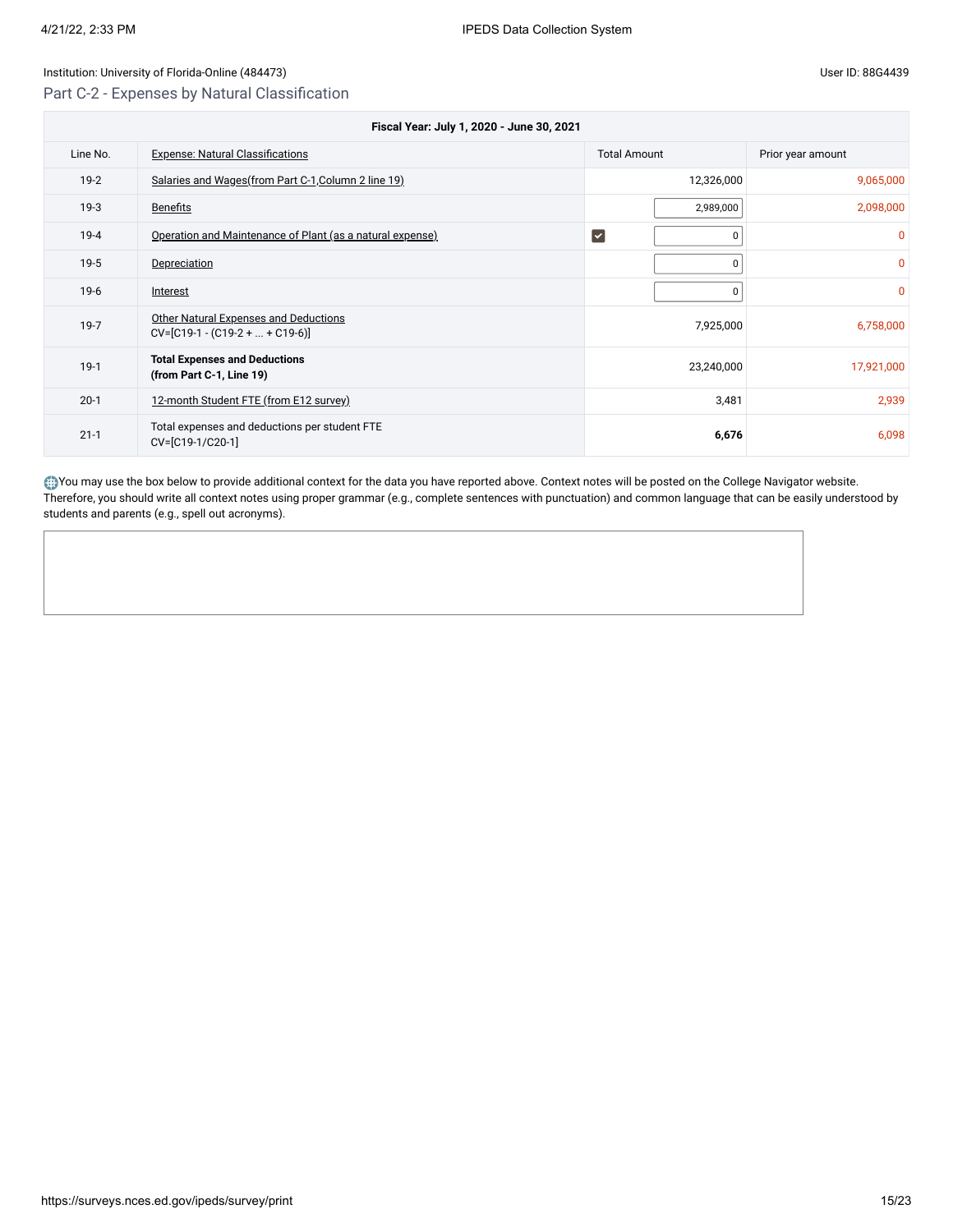# Institution: University of Florida-Online (484473)

# Part N - Financial Health

|  | User ID: 88G4439 |
|--|------------------|
|--|------------------|

|             | Fiscal Year: July 1, 2020 - June 30, 2021                                                                                                                                                                               |                                 |                        |                   |  |  |
|-------------|-------------------------------------------------------------------------------------------------------------------------------------------------------------------------------------------------------------------------|---------------------------------|------------------------|-------------------|--|--|
| Line<br>No. | Description<br>(If your institution is a parent institution then the amounts reported should include ALL of your child<br><i>institutions.</i><br>Include amounts for the institution's GASB and FASB component units.) |                                 | Current year<br>amount | Prior year amount |  |  |
| 01          | Operating income (Loss) + net nonoperating revenues (expenses)                                                                                                                                                          | $\overline{\blacktriangledown}$ | $-1,752,000$           | 1,519,000         |  |  |
| 02          | Operating revenues + nonoperating revenues                                                                                                                                                                              |                                 | 21,488,000             | 19,440,000        |  |  |
| 03          | Change in net position                                                                                                                                                                                                  | $\overline{\mathbf{v}}$         | $-1,752,000$           | 1,519,000         |  |  |
| 04          | Net position                                                                                                                                                                                                            |                                 | 9,388,000              | 11,140,000        |  |  |
| 05          | Expendable net assets                                                                                                                                                                                                   |                                 | 9,388,000              | 11,140,000        |  |  |
| 06          | Plant-related debt                                                                                                                                                                                                      |                                 |                        | 0                 |  |  |
| 07          | Total expenses                                                                                                                                                                                                          |                                 | 23,240,000             | 17,921,000        |  |  |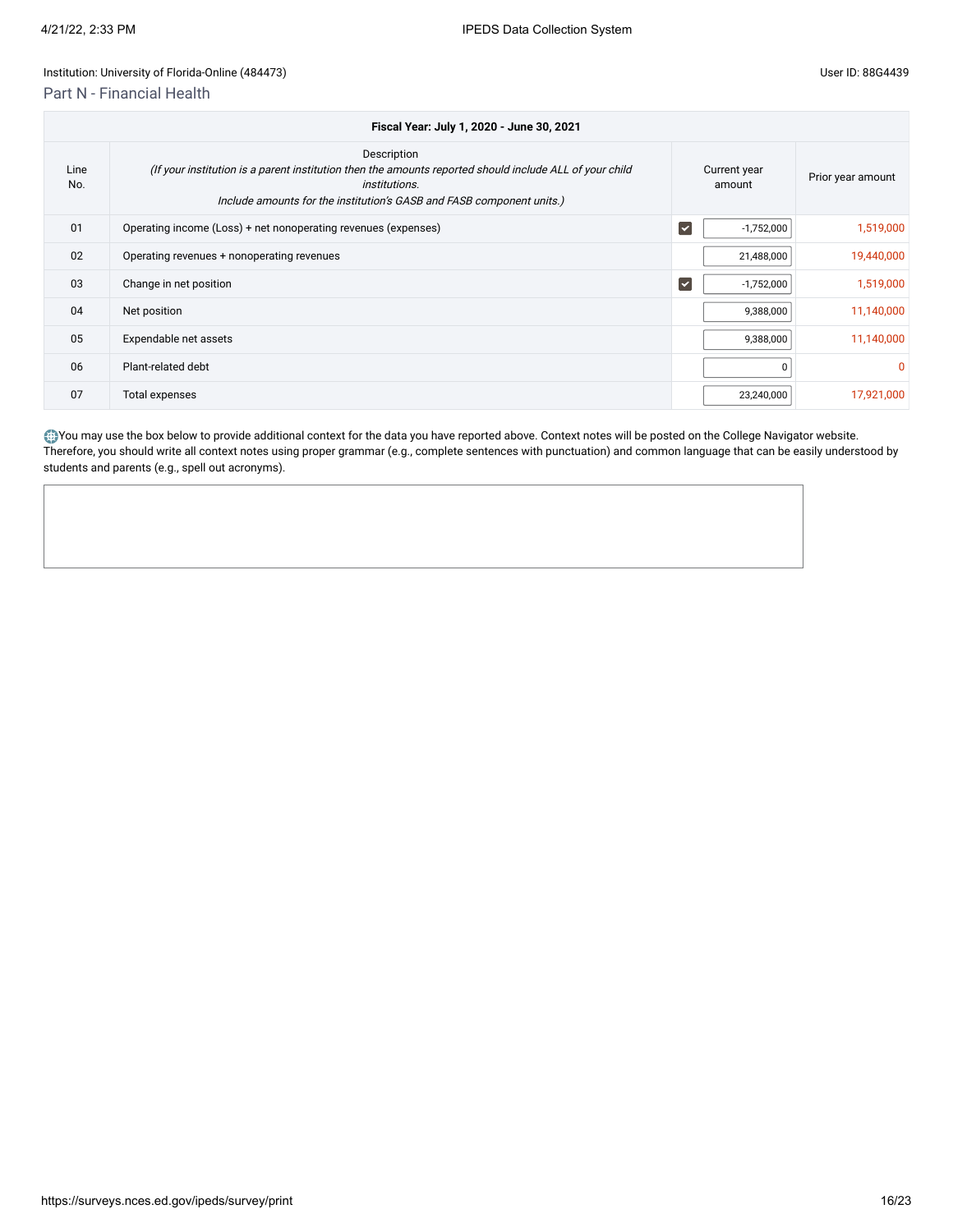# Part J - Revenue Data for the Census Bureau

|    | Fiscal Year: July 1, 2020 - June 30, 2021                       |                                                                                                   |                                                    |                          |           |                                                 |  |  |
|----|-----------------------------------------------------------------|---------------------------------------------------------------------------------------------------|----------------------------------------------------|--------------------------|-----------|-------------------------------------------------|--|--|
|    | Amount                                                          |                                                                                                   |                                                    |                          |           |                                                 |  |  |
|    | Source and type                                                 | Total for all funds and operations<br>(includes endowment funds, but<br>excludes component units) | Education and<br>general/independent<br>operations | Auxiliary<br>enterprises | Hospitals | Agriculture<br>extension/experiment<br>services |  |  |
|    |                                                                 | (1)                                                                                               | (2)                                                | (3)                      | (4)       | (5)                                             |  |  |
| 01 | Tuition and fees                                                | 16,252,000                                                                                        | 16,252,000                                         |                          |           |                                                 |  |  |
| 02 | Sales and services                                              | $\pmb{0}$                                                                                         |                                                    | 0                        | $\pmb{0}$ |                                                 |  |  |
| 03 | Federal<br>grants/contracts<br>(excludes Pell Grants)           | $\pmb{0}$                                                                                         |                                                    |                          |           |                                                 |  |  |
|    |                                                                 |                                                                                                   |                                                    |                          |           |                                                 |  |  |
|    | Revenue from the state government:                              |                                                                                                   |                                                    |                          |           |                                                 |  |  |
| 04 | State appropriations,<br>current & capital                      | 5,235,000                                                                                         | 5,235,000                                          |                          |           |                                                 |  |  |
| 05 | State grants and<br>contracts                                   | $\pmb{0}$                                                                                         |                                                    |                          |           |                                                 |  |  |
|    |                                                                 |                                                                                                   |                                                    |                          |           |                                                 |  |  |
|    | Revenue from local governments:                                 |                                                                                                   |                                                    |                          |           |                                                 |  |  |
| 06 | Local appropriation,<br>current & capital                       | $\mathbf 0$                                                                                       |                                                    |                          |           |                                                 |  |  |
| 07 | Local government<br>grants/contracts                            | $\mathbf 0$                                                                                       |                                                    |                          |           |                                                 |  |  |
|    |                                                                 |                                                                                                   |                                                    |                          |           |                                                 |  |  |
| 08 | Receipts from<br>property and non-<br>property taxes            |                                                                                                   |                                                    |                          |           |                                                 |  |  |
| 09 | Gifts and private<br>grants,<br>NOT including capital<br>grants | 1,701,000                                                                                         |                                                    |                          |           |                                                 |  |  |
| 10 | Interest earnings                                               |                                                                                                   |                                                    |                          |           |                                                 |  |  |
| 11 | Dividend earnings                                               |                                                                                                   |                                                    |                          |           |                                                 |  |  |
| 12 | Realized capital gains                                          |                                                                                                   |                                                    |                          |           |                                                 |  |  |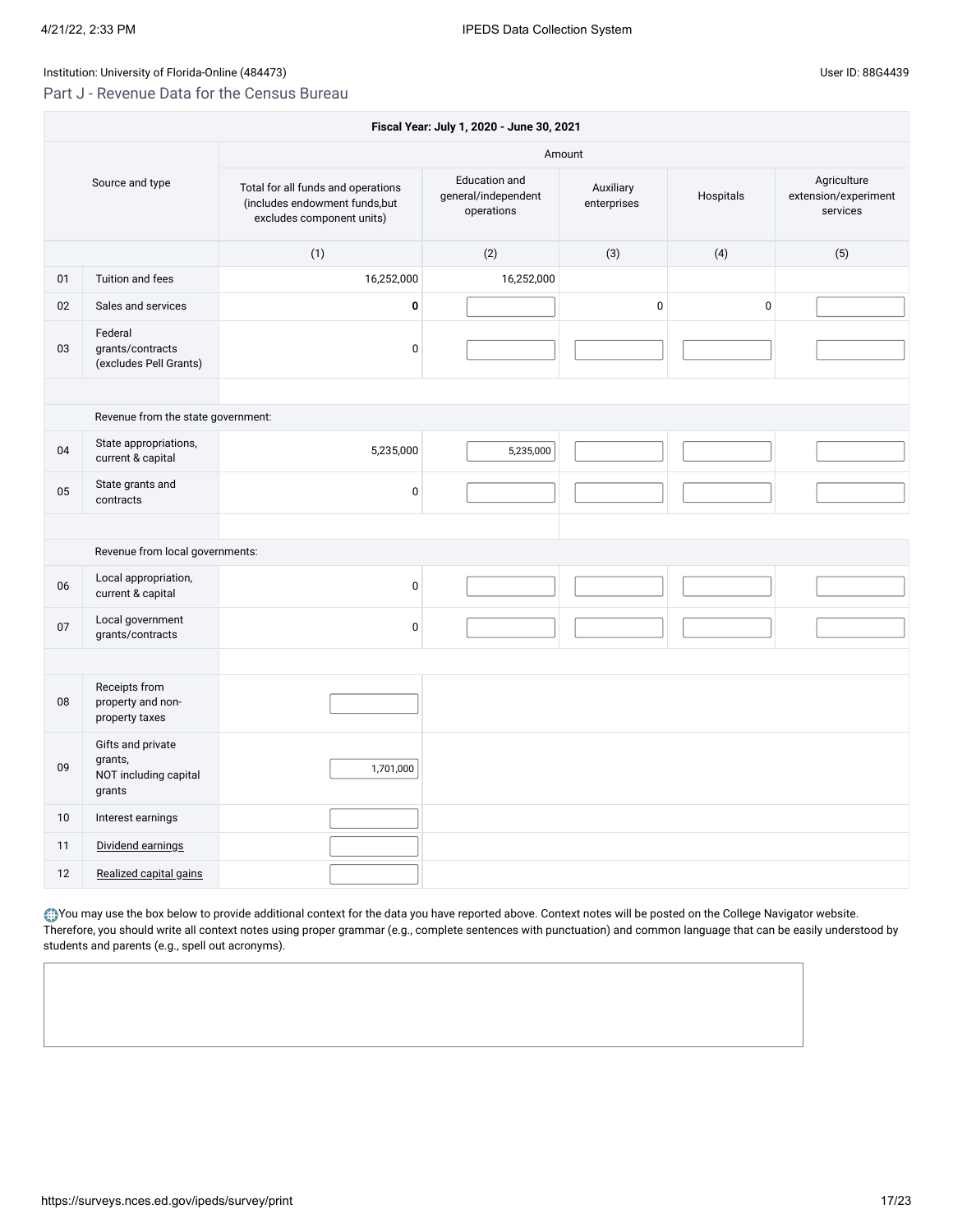# Part K - Expenditure Data for the Census Bureau

07 Land purchases 0

08 Interest on debt outstanding, all funds and activities

|    |                                                                         | Fiscal Year: July 1, 2020 - June 30, 2021                                                               |                                                               |                          |           |                                                     |
|----|-------------------------------------------------------------------------|---------------------------------------------------------------------------------------------------------|---------------------------------------------------------------|--------------------------|-----------|-----------------------------------------------------|
|    | Category                                                                | Total for all funds and<br>operations (includes<br>endowment funds,<br>but excludes<br>component units) | <b>Education and</b><br>general/<br>independent<br>operations | Auxiliary<br>enterprises | Hospitals | Agriculture<br>extension/<br>experiment<br>services |
|    |                                                                         | (1)                                                                                                     | (2)                                                           | (3)                      | (4)       | (5)                                                 |
| 02 | Employee benefits, total                                                | 2,989,000                                                                                               | 2,910,000                                                     |                          |           | 79,000                                              |
| 03 | Payment to state retirement funds (may be included<br>in line 02 above) | 637,000                                                                                                 | 619,000                                                       |                          |           | 18,000                                              |
| 04 | Current expenditures including salaries                                 | 22,168,000                                                                                              | 20,491,000                                                    | 1,048,000                |           | 629,000                                             |
|    |                                                                         |                                                                                                         |                                                               |                          |           |                                                     |
|    | Capital outlays                                                         |                                                                                                         |                                                               |                          |           |                                                     |
| 05 | Construction                                                            | 0                                                                                                       |                                                               |                          |           |                                                     |
| 06 | Equipment purchases                                                     | 0                                                                                                       |                                                               |                          |           |                                                     |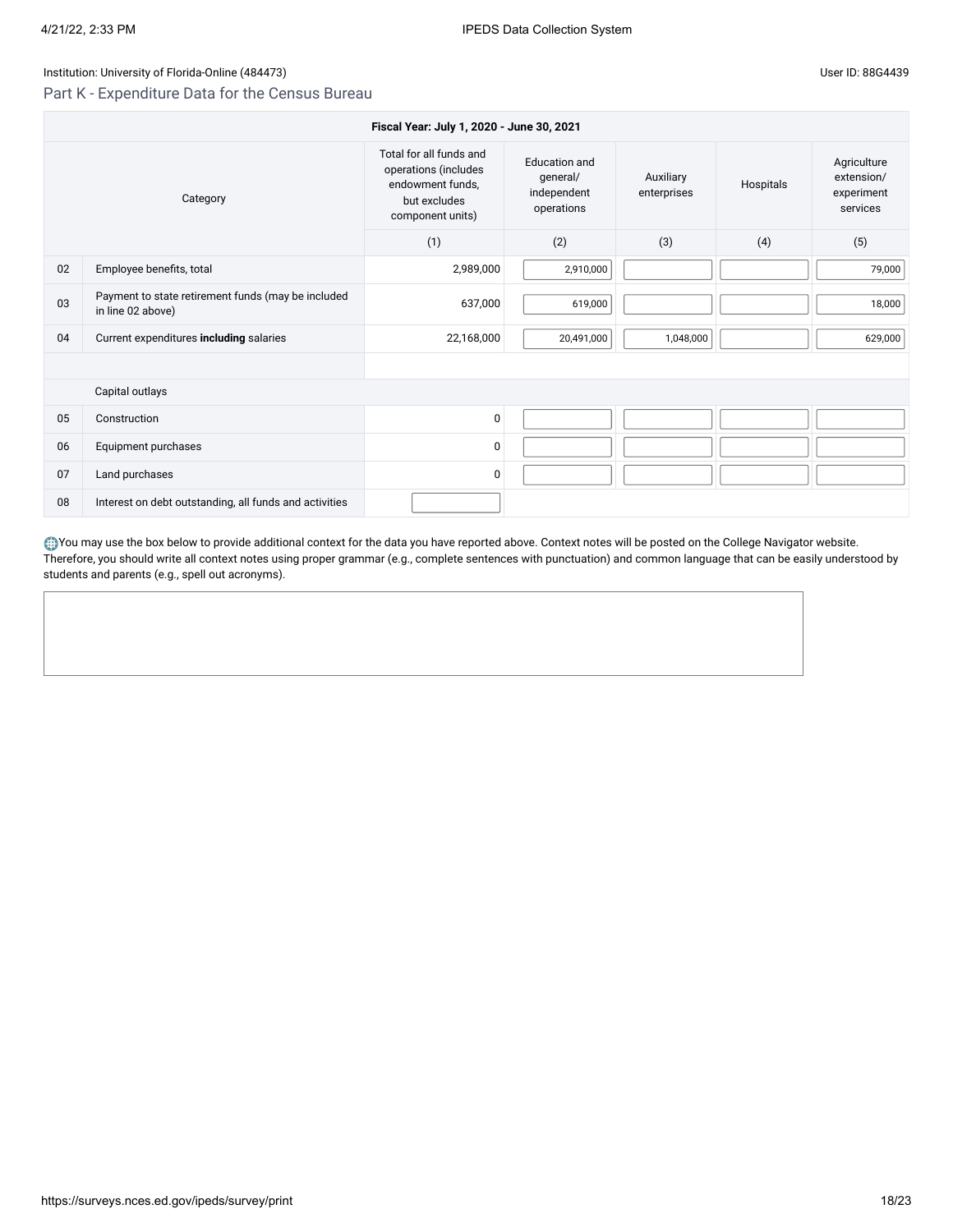# Part L - Debt and Assets for Census Bureau, page 1

**Fiscal Year: July 1, 2020 - June 30, 2021**

| <b>Debt</b> |                                                         |          |
|-------------|---------------------------------------------------------|----------|
|             | Category                                                | Amount   |
| 01          | Long-term debt outstanding at beginning of fiscal year  | $\Omega$ |
| 02          | Long-term debt issued during fiscal year                | $\Omega$ |
| 03          | Long-term debt retired during fiscal year               | $\Omega$ |
| 04          | Long-term debt outstanding at end of fiscal year        | 0        |
| 05          | Short-term debt outstanding at beginning of fiscal year | $\Omega$ |
| 06          | Short-term debt outstanding at end of fiscal year       | 0        |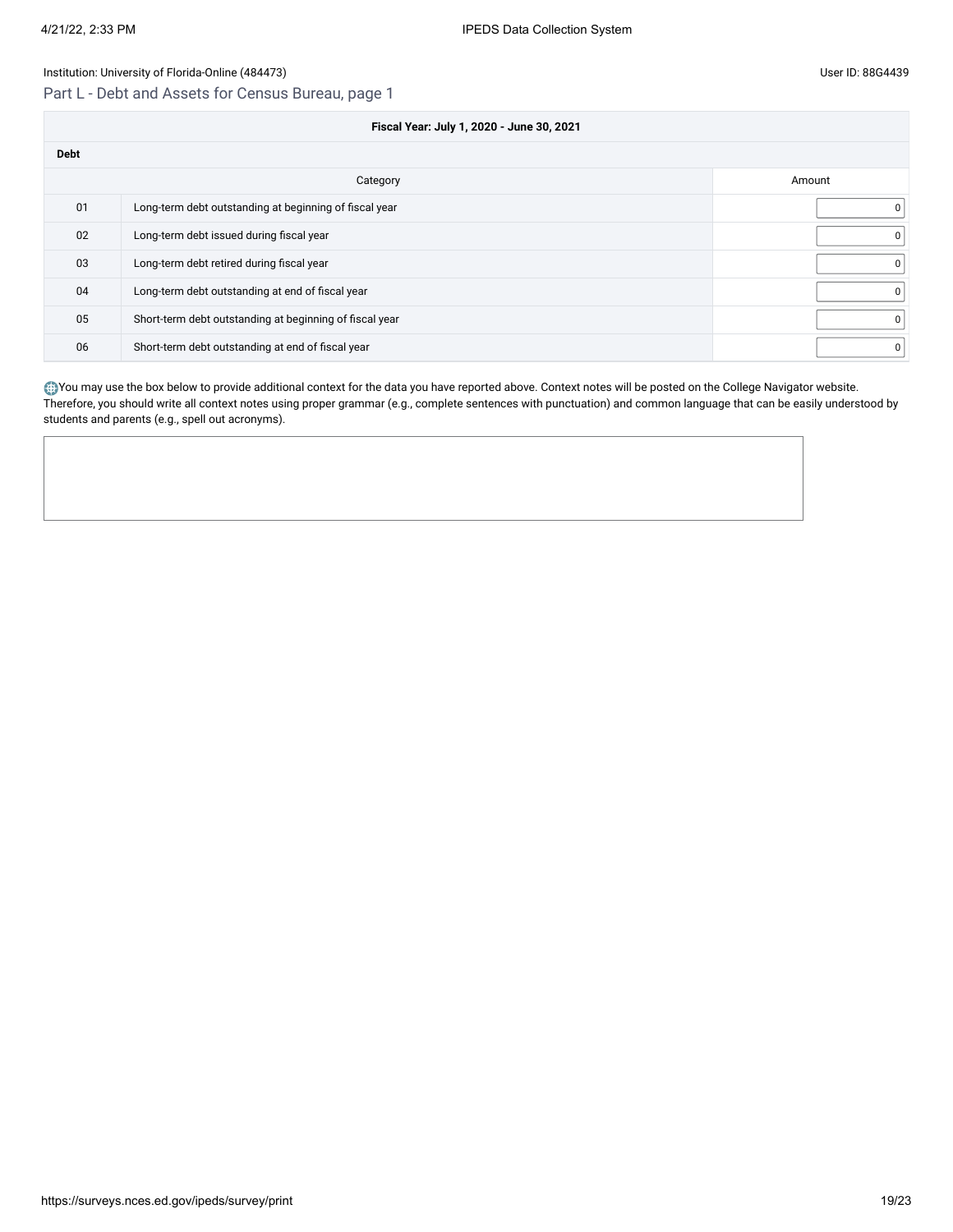# Part L - Debt and Assets for Census Bureau, page 2

|               | Fiscal Year: July 1, 2020 - June 30, 2021                                                  |           |
|---------------|--------------------------------------------------------------------------------------------|-----------|
| <b>Assets</b> |                                                                                            |           |
|               | Category                                                                                   | Amount    |
| 07            | Total cash and security assets held at end of fiscal year in sinking or debt service funds |           |
| 08            | Total cash and security assets held at end of fiscal year in bond funds                    |           |
| 09            | Total cash and security assets held at end of fiscal year in all other funds               | 9,101,000 |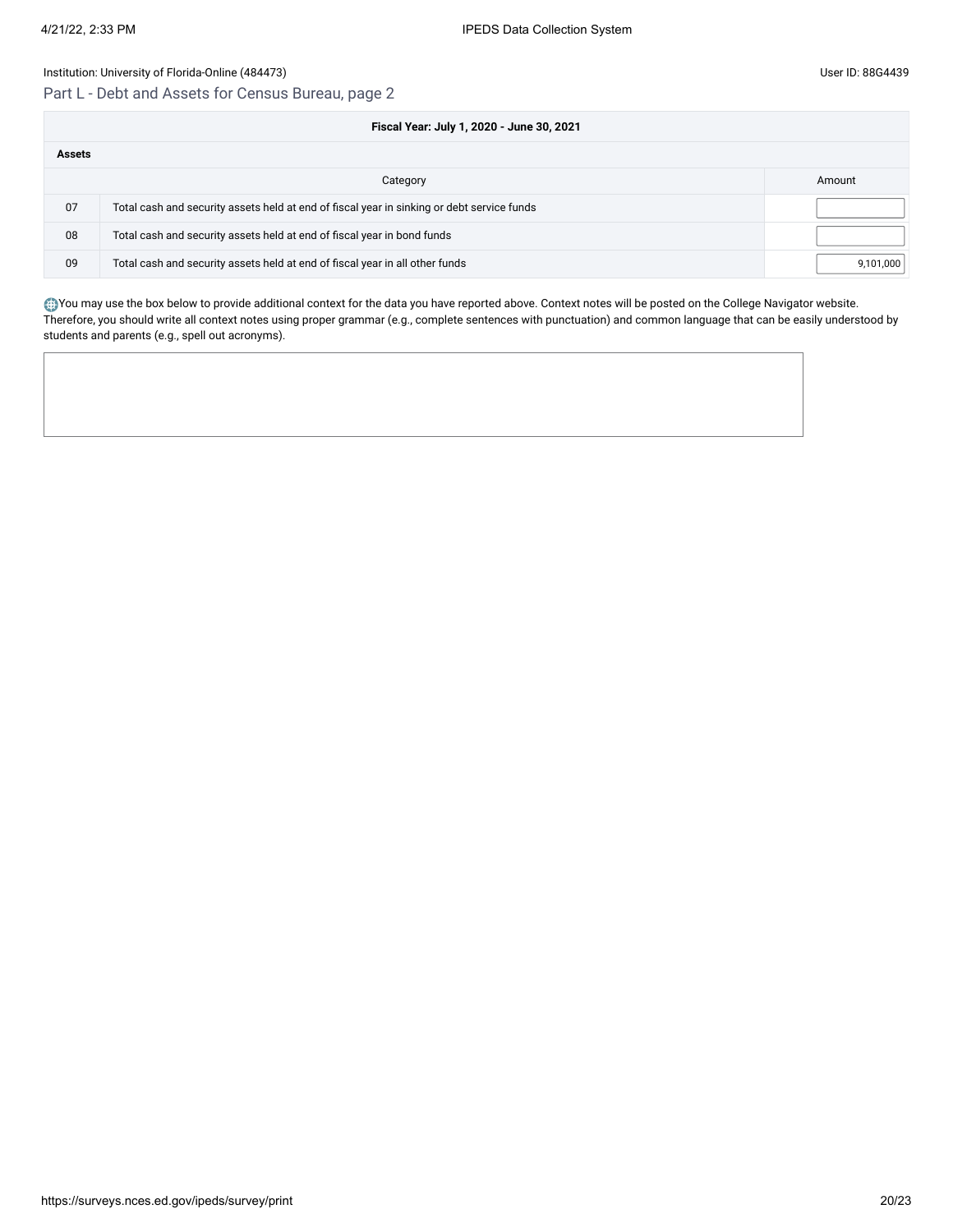## Prepared by

Reporting Reminders:

- The name of the preparer is being collected so that we can follow up with the appropriate person in the event that there are questions concerning the data.
- The Keyholder will be copied on all email correspondence to other preparers.
- The time it took to prepare this component is being collected so that we can continue to improve our estimate of the reporting burden associated with IPEDS.
- Please include in your estimate the time it took for you to review instructions, query and search data sources, complete and review the component, and submit the data through the Data Collection System.
- Thank you for your assistance.

| Keyholder<br><b>HR Contact</b><br><b>SFA Contact</b><br><b>Finance Contact</b><br>Academic Library Contact<br>Other<br>$\bullet$<br>Name:   Patrice Lecomte | This survey component was prepared by: |  |  |
|-------------------------------------------------------------------------------------------------------------------------------------------------------------|----------------------------------------|--|--|
|                                                                                                                                                             |                                        |  |  |
|                                                                                                                                                             |                                        |  |  |
|                                                                                                                                                             |                                        |  |  |
|                                                                                                                                                             | Email:   plecomte@ufl.edu              |  |  |

How many staff from your institution only were involved in the data collection and reporting process of this survey component?

2.00 Number of Staff (including yourself)

How many hours did you and others from your institution only spend on each of the steps below when responding to this survey component? Exclude the hours spent collecting data for state and other reporting purposes.

| Staff member  | <b>Collecting Data Needed</b> | Revising Data to Match<br><b>IPEDS Requirements</b> | <b>Entering Data</b> | Revising and Locking Data |
|---------------|-------------------------------|-----------------------------------------------------|----------------------|---------------------------|
| Your office   | 2.00<br>hours                 | 8.00<br>hours                                       | hours<br>2.00        | hours<br>4.00             |
| Other offices | hours                         | hours                                               | hours                | hours                     |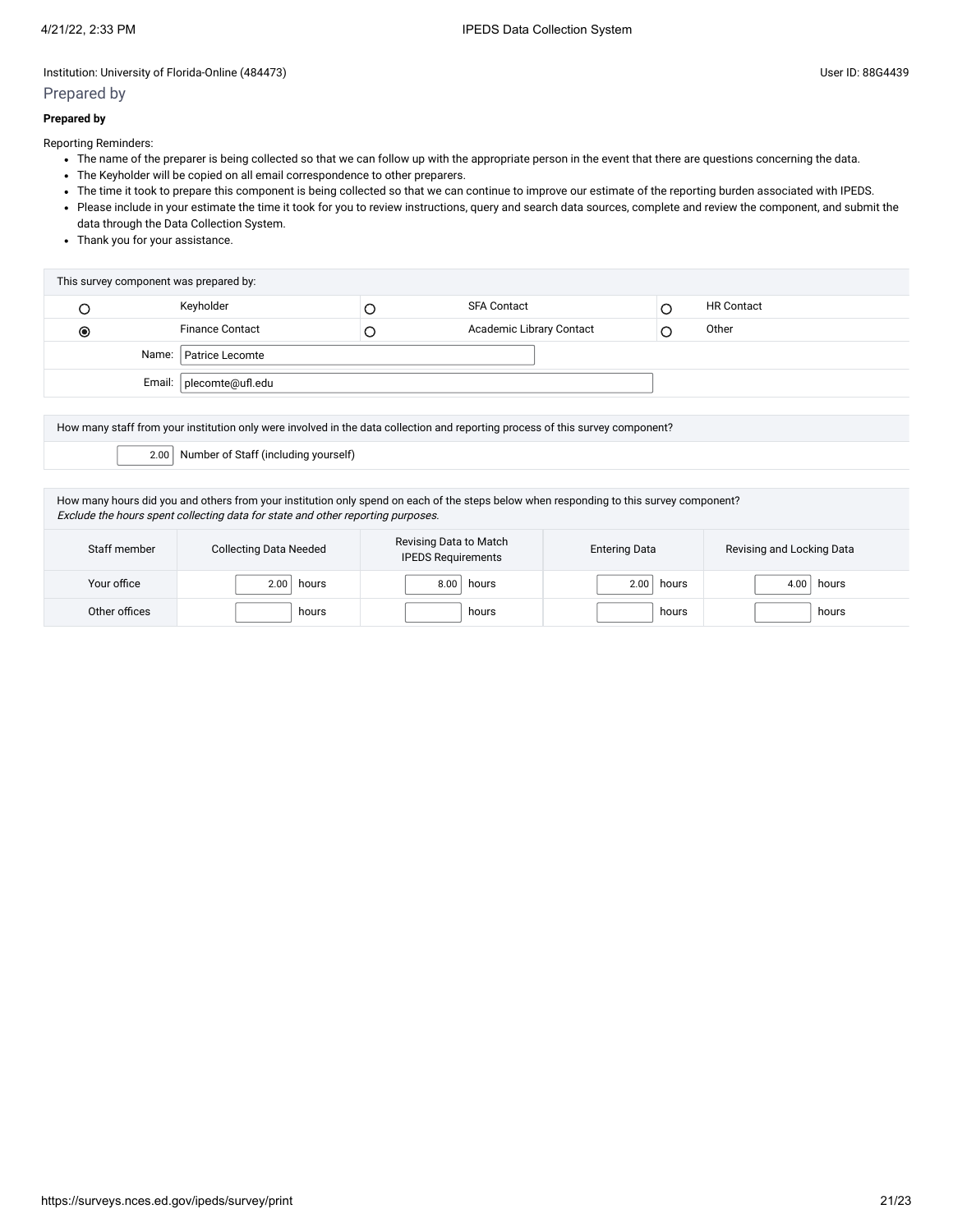## Summary

# **Finance Survey Summary**

IPEDS collects important information regarding your institution. All data reported in IPEDS survey components become available in the IPEDS Data Center and appear as aggregated data in various Department of Education reports. Additionally, some of the reported data appears specifically for your institution through the College Navigator website and is included in your institution's Data Feedback Report (DFR). The purpose of this summary is to provide you an opportunity to view some of the data that, when accepted through the IPEDS quality control process, will appear on the College Navigator website and/or your DFR. College Navigator is updated approximately three months after the data collection period closes and Data Feedback Reports will be available through the Data [Center](https://nces.ed.gov/ipeds/use-the-data) and sent to your institution's CEO in November 2021.

Please review your data for accuracy. If you have questions about the data displayed below after reviewing the data reported on the survey screens, please contact the IPEDS Help Desk at: 1-877-225-2568 or [ipedshelp@rti.org.](mailto:ipedshelp@rti.org)

| <b>Core Revenues</b>                 |                        |                                |                                  |
|--------------------------------------|------------------------|--------------------------------|----------------------------------|
| <b>Revenue Source</b>                | <b>Reported values</b> | Percent of total core revenues | Core revenues per FTE enrollment |
| Tuition and fees                     | \$591,000              | 3%                             | \$170                            |
| State appropriations                 | \$5,235,000            | 24%                            | \$1,504                          |
| Local appropriations                 | \$0                    | 0%                             | \$0                              |
| Government grants and contracts      | \$13,961,000           | 65%                            | \$4,011                          |
| Private gifts, grants, and contracts | \$1,701,000            | 8%                             | \$489                            |
| Investment income                    | \$0                    | 0%                             | \$0                              |
| Other core revenues                  | \$0                    | 0%                             | \$0                              |
| Total core revenues                  | \$21,488,000           | 100%                           | \$6,173                          |
|                                      |                        |                                |                                  |
| <b>Total revenues</b>                | \$21,488,000           | N/A                            | \$6,173                          |

Other core revenues include federal appropriations; sales and services of educational activities; other operating and nonoperating sources; and other revenues and additions (e.g., capital appropriations, capital grants and gifts, etc.). Core revenues exclude revenues from auxiliary enterprises (e.g., bookstores, dormitories), hospitals, and independent operations. For institutions reporting in Full parent/child relationships, core revenues per FTE enrollment amounts will not be allocated to child institutions.

| <b>Core Expenses</b>    |                        |                                |                                  |
|-------------------------|------------------------|--------------------------------|----------------------------------|
| <b>Expense function</b> | <b>Reported values</b> | Percent of total core expenses | Core expenses per FTE enrollment |
| Instruction             | \$17,686,000           | 80%                            | \$5,081                          |
| Research                | \$0                    | 0%                             | \$0                              |
| Public service          | \$0                    | 0%                             | \$0                              |
| Academic support        | \$2,904,000            | 13%                            | \$834                            |
| Institutional support   | \$0                    | 0%                             | \$0                              |
| Student services        | \$1,167,000            | 5%                             | \$335                            |
| Other core expenses     | \$435,000              | 2%                             | \$125                            |
| Total core expenses     | \$22,192,000           | 100%                           | \$6,375                          |
|                         |                        |                                |                                  |
| Total expenses          | \$23,240,000           | N/A                            | \$6,676                          |

Other core expenses include scholarships and fellowships, net of discounts and allowances, and other expenses. Core expenses exclude expenses from auxiliary enterprises (e.g., bookstores, dormitories), hospitals, and independent operations. For institutions reporting in Full parent/child relationships, core expenses per FTE enrollment amounts will not be allocated to child institutions.

| <b>Calculated value</b>        |  |  |  |  |
|--------------------------------|--|--|--|--|
| <b>Calculated value</b>        |  |  |  |  |
| 3,481<br><b>FTE</b> enrollment |  |  |  |  |

The full-time equivalent (FTE) enrollment used in this report is the sum of the institution's FTE undergraduate enrollment and FTE graduate enrollment (as calculated from or reported on the 12-month Enrollment component). FTE is estimated using 12- month instructional activity (credit and/or clock hours). All doctor's degree students are reported as graduate students.